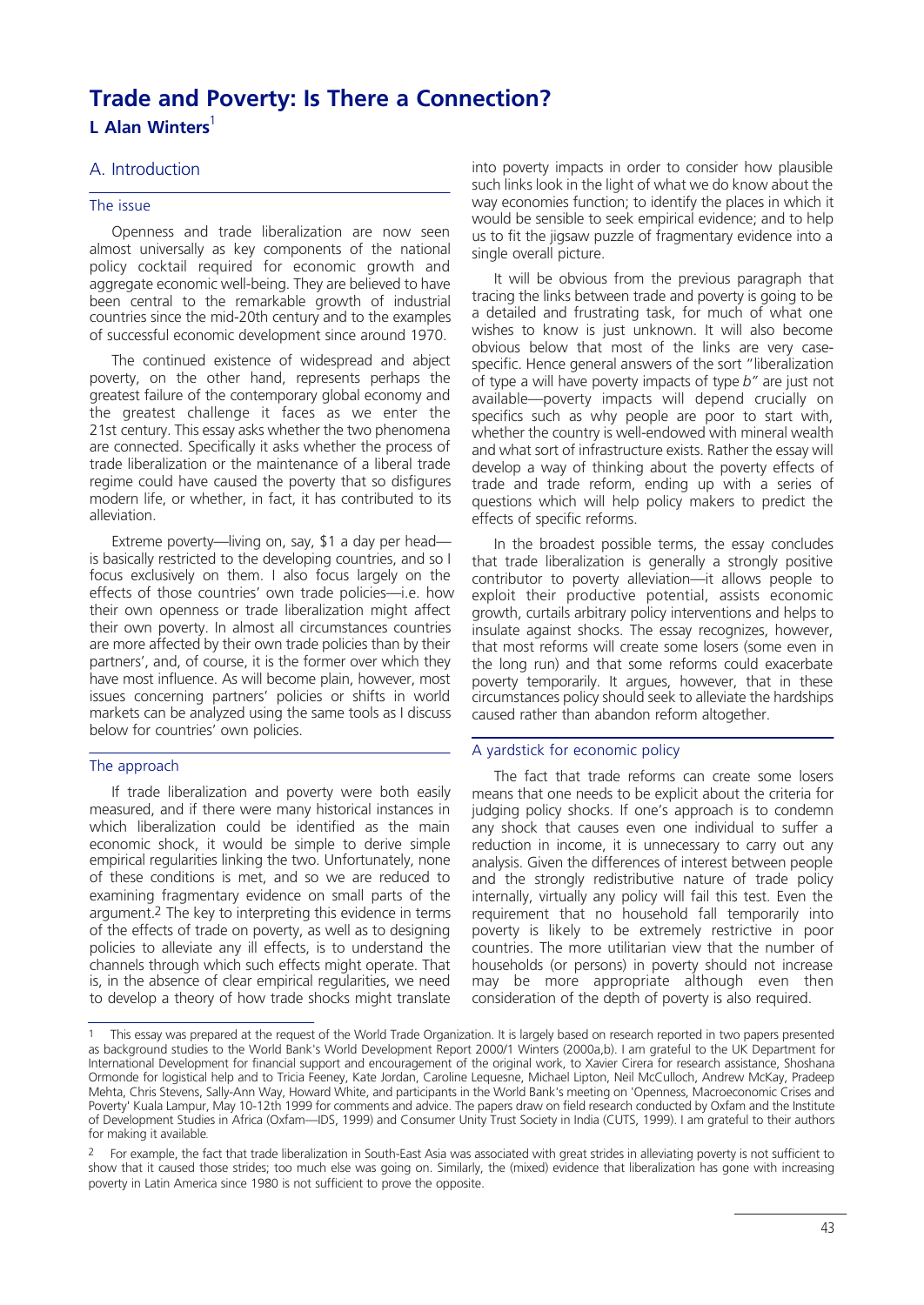I do not seek to define to the appropriate metric for judging policies here, but it is important to be aware in considering the arguments below that all judgements ultimately have to be quantitative, not just qualitative.

### What is poverty?

An important aspect of any analysis of poverty is the definition and measurement of the phenomenon itself. While recognizing that there are many legitimate approaches to this, I implicitly adopt here an absolute consumption—or, where necessary, absolute income metric.3 In choosing this definition, I am not denying the importance of other aspects based, for example, on human development or social exclusion. I believe, however, that the first step towards understanding the effects of international trade on poverty is to focus on the simplest, most directly-impacted and easily-observable dimension of the question. Besides, the different dimensions of poverty are at least fairly well correlated, so that conclusions about income-poverty will be a reasonable indicator of other aspects.

A second measurement issue is how to combine the individual poor into an index of poverty. The standard approach among poverty-scholars is to define a poverty line and then measure one of three statistics—see, for example, Ferriera and Litchfield (1999). The first is the number of households (or people in households) that fall below the line, possibly expressed as a proportion of population. This is known as the head-count index: it pays no attention to the extent to which people fall below the poverty-line, but essentially asks whether a policy pushes more people from below to above the line than vice versa. The second statistic sums the shortfall of actual incomes below the poverty line across all people or households below the line. It is concerned with the depth of poverty, but values an extra dollar of income equally whether it goes to someone far below the line or very close to it. The final measure sums the squares of the shortfalls and thus gives an individual greater weight in the final index the further they are below the poverty line.

Clearly selection of the poverty line is an important aspect of these measures. Again I do not want to enter this debate, but since I have defined the issue in terms of extreme, or abject, poverty, I am implicitly using a fairly low one. The poverty line is not necessarily the same for all countries—each country will have its own views according to custom, expectation, etc. However, once we have to aggregate across countries—for example, to consider global effects or effects on subsets of developing countries—it becomes difficult to make the case for differences.

There are many reasons why people are poor, and even within broad groups there are huge differences in circumstances between individual households. Thus the effects of most shocks will differ across 'the poor', and a crucial part of any practical analysis must be to identify different interests within that group. A first step towards this is a poverty profile, including information on the consumption and production (including employment) activities of the poor. I do not labour the point about

heterogeneity below, but in truth it is hard to overestimate its importance. Implicitly nearly all the factors discussed will vary *across* the poor within a single country.

While poverty profiles are a necessary input into thinking about the links between trade and poverty, they should not lead us to believe that poverty is a static and unchanging state. There is, in fact, a fairly rapid turnover of families into and out of poverty, and the determinants of those transitions appear to be rather different from those turned up by studies of the static correlates of poverty—Baulch and McCulloch (1999). This is potentially an important insight for our purposes, for if trade affects the transition probabilities it could have significant effects on the stock of 'poor', while apparently having little to do with that stock directly. Understanding these transitions is also a crucial component in designing policy to mitigate any adverse trade or trade policy shocks. Unfortunately, this is not an issue on which I know of any research at present; doing such work depends on first completing the more prosaic static analysis of trade and poverty that is the concern of this essay.

### The structure of this essay

I will explore the static effects of trade and trade policy on poverty via four broad groups of institutions: enterprises, distribution channels, government and households. These are schematically arranged in Figure 1, and each is presented in a separate section below. In addition, I will discuss both longer-term dynamics economic growth—and shorter-term dynamics vulnerability to shocks and adjustment stresses.

None of the economic analysis for the individual institutions is very complex, but in each case I shall demonstrate the possibility of both pro- and anti-poor influences. Thus when I come to put them together, it will hardly be surprising that there are no general conclusions about whether trade liberalization will increase or reduce poverty. I do, however, derive some results about the sort of circumstances under which the effects are likely to be benign and, with them, the makings of a view about how liberalization can be designed to foster poverty alleviation. Thus the essay concludes with sections on policy implications and on key questions to ask about any trade reform. One of the inevitable conclusions from a taxonomy such as this is that the impacts of trade on poverty will differ across countries. Thus great care is needed in generalizing from one country's experience to another, and policy positions for one country will be quite unsuitable for another.

## B. The individual and the household

### A basic view of the household

It is simplest to start with what economists refer to as the "farm household"—see, for example, Singh, Squire and Strauss (1986). This is not to be taken literally as referring only to people who work the land or the seas, although the rural poor account for the majority of world poverty, but to any household which makes production as well as consumption and labour-supply decisions. By

<sup>3</sup> Baulch (1996) offers a useful account of different poverty measures.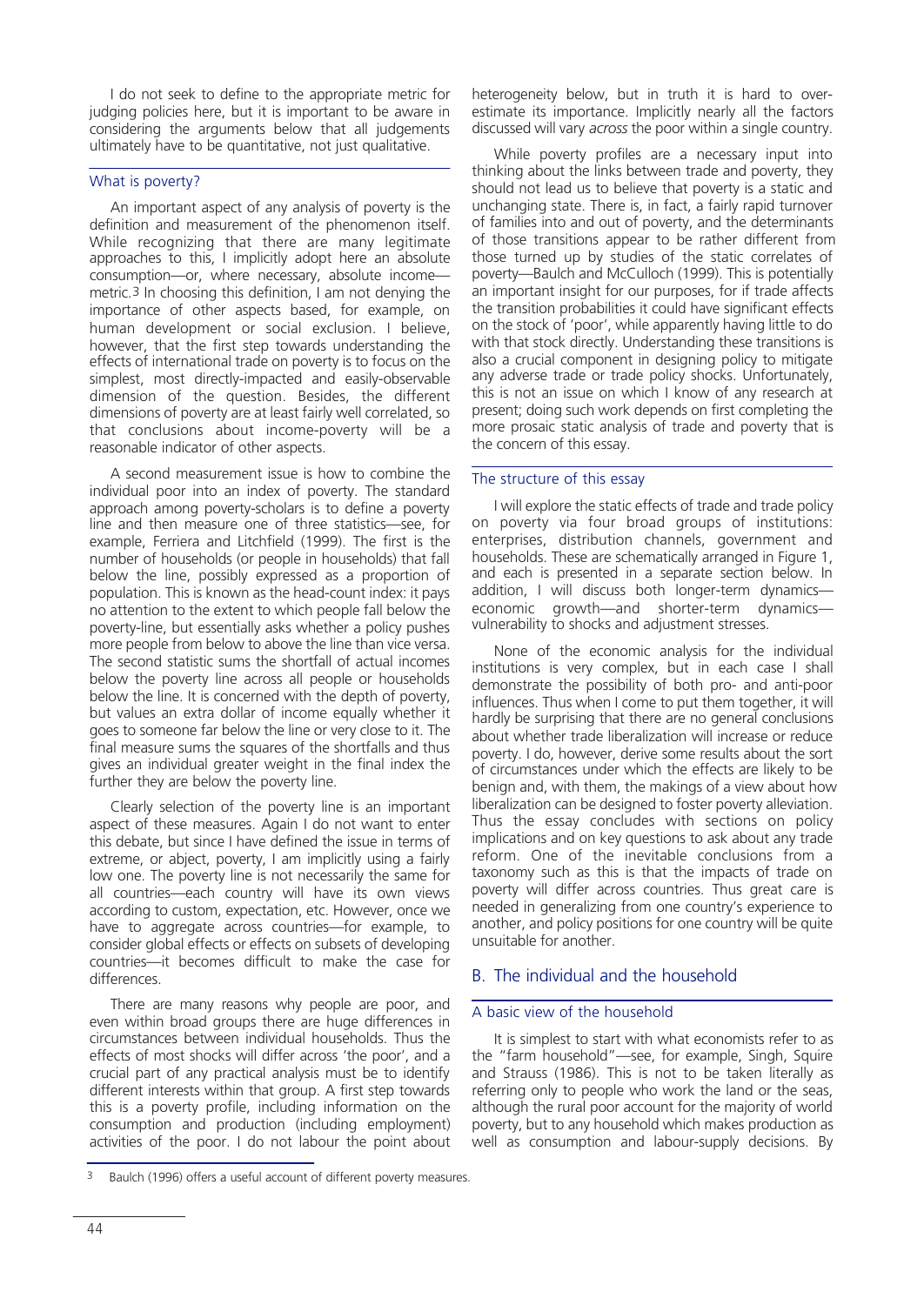

focusing on households I am consciously setting aside gender and intergenerational issues, but I will return to these very shortly.

In this simplest case, we can think of household welfare as depending on income and the prices of all goods and services that the household faces. The former must be measured as so-called 'full income' comprising (a) the value of the household's full complement of time—the maximum amount of time that could be spent working, perhaps 12 hours per person per day—valued at the prevailing wage rate, (b) transfers and other nonearned income such as remittances from family members outside the household, official transfers, goods and services in kind, and benefits from common resources, and (c) the profits from household production

This view defines all the variables that need to be assessed in order to calibrate the effects of an international trade policy shock on income or consumption poverty. Of course, the approach applies to all households and all shocks, but here I concentrate only on households for which poverty is an issue, (i.e. those in poverty before or after the shock, or for whom the probabilities of being in poverty are materially changed) and on shocks emanating from trade policy.

The effect of a single small price change on household welfare depends on whether the household is a net supplier or net demander of the good or service in question: a price rise for something you sell makes you better off. To be more precise, to a first order of approximation, the effect of a very small price change on household welfare is proportionate to its net supply position expressed at current prices as a proportion of total expenditure.

For finite price changes the household's responses to the price change also influence the size of the welfare effect, but they will not reverse its sign. Thus, if the household has alternatives to purchasing a good whose price has risen, it can mitigate the cost of a price rise. Similarly, if it is able to switch towards an activity that has become more profitable, it can increase its gains beyond the first order amount.

Responsiveness is particularly important when one considers the vulnerability aspects of poverty. Policies which reduce households' ability to adjust to or cope with negative shocks could have major implications for the translation of trade shocks into actual poverty. Moreover, fear of the consequences of not being able to cope with negative shocks might induce households to rule out activities that would raise their average income significantly but run greater risks of very low income. Responsiveness is also important because it spreads shocks from the market in which the price change occurred to others, whose prices might not have been affected by trade policy at all. All these factors are considered below.

### Generalizing the household

The simplest view of the household just expounded is very useful for getting our thoughts in order, but it is not very realistic. Thus we should consider a number of potential generalizations before seeking to apply it in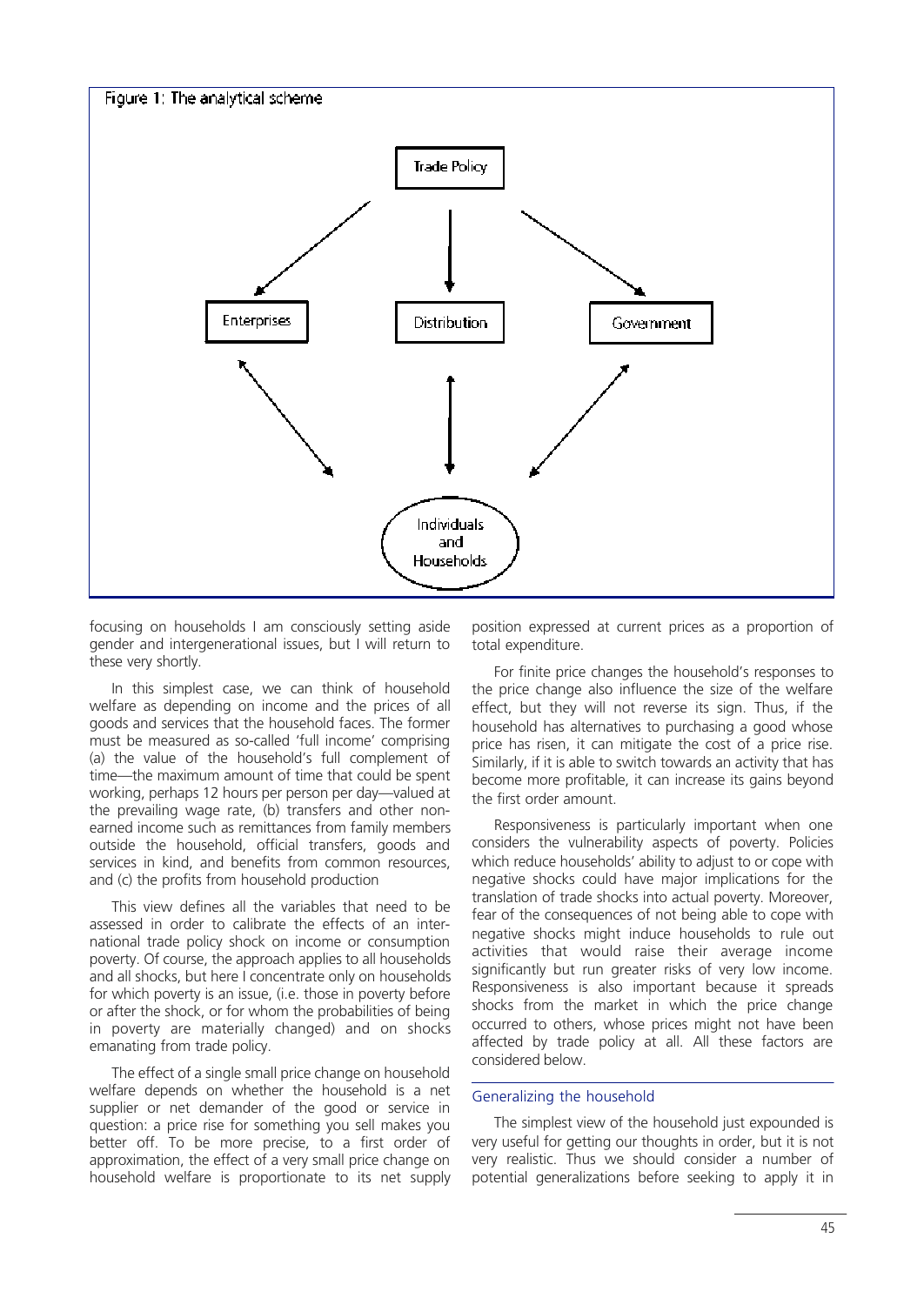practise. Not all will be feasible or relevant in every case, of course, but among the factors to be included are:

- (a) Households can provide several forms of labour, so we need to consider their endowments of all these types of labour and the wages they command;
- (b) By talking of the 'prevailing wage rate', I imply that there is one wage per class of labour and that it is exogenously given to the household. In particular, this implies that household members are indifferent between working on their own farm or outside it, and that the farm is indifferent between 'home' and 'outside' workers. It is as if the farm (or family business) supplies labour to the labour market and buys it back at the given wage. But this separability might not apply—for example, because there are different costs to monitoring family and non-family workers or because family workers incur transportation costs in reaching other employers. In these cases we need to separate 'home farm' and 'off-farm' activities, with the prices of the former varying according to the 'demand' for them (i.e. their productivity) and the supply of labour to carry them out once outside activities are allowed for.
- (c) Once labour can undertake more than one activity, we need a way of allocating time across alternatives. If prices are exogenous the choice is easy—take the activity for which the wage is highest—whereas if 'home' prices are endogenous, time is allocated to equalize returns across activities (including leisure).

These three generalizations allow us to think about the well-documented phenomenon that poor households typically earn income in a large variety of different ways, and that the mix of these may change significantly with trade policy changes. Indeed, the ability to switch between activities is an important aspect of adjusting to potentially impoverishing shocks—see above.

- (d) Some activities—and possibly some sales and purchases—may be quantity-constrained. Most obviously, some external jobs may only be available for a fixed number of hours per day—e.g. factory work or service activities such as transportation services. Particularly if trade policy flips some workers from positive to zero hours (or vice versa)—i.e. if policy moves individuals in or out of work—it could have highly significant poverty impacts. The loss of a job is probably the common proximate cause of households descending rapidly into poverty.
- (e) Finally, the set of factors of production owned by a household and their associated returns needs to be generalized to include land and other assets. While avoiding issues of long-run dynamics at this stage we need to recognize that such assets generate incomes and thus affect poverty. The unequal distribution of land is an important contributory factor to poverty, and while addressing it is not

strictly a matter of trade policy, it clearly affects the outcomes of trade liberalization if the latter affects the rate of return to land.

### Genderizing the household

A key extension of the approach above is to recognize the importance of intra-household distribution. It is frequently argued that the costs of poverty fall disproportionately on women, children and the elderly. Two approaches seem possible: either to work on the household and add some analytics for intra-household distribution, or to define welfare changes for individuals and add some analytics to describe inter-personal transfers. The former is probably the more straightforward route, and the fact that the majority of data and the bulk of interventions refer to households rather than individuals suggests that policy makers and legislators see households as the fundamental unit.

The easiest approach is to assume that household activities for generating welfare can be treated quite independently of those for distributing it. The analysis above describes the former, and if the determinants of the distribution of welfare across individuals are not affected by trade policy, the welfare of each person in the household will vary in proportion to the whole in response to a trade policy shock. This would more or less remove gender and age from the analysis and would be very convenient.

Unfortunately, however, the separability just outlined is not plausible, so we need to delve more deeply into the structure of the system, linking up the generation and distribution of welfare. First, shares are likely to vary systematically with total welfare levels—e.g. Kanbur and Haddad (1995). Second, for such separability to be plausible we have to believe that transfers of goods and services within the household will be used to compensate individuals who, because of their (non-transferable) characteristics (especially their suitability for certain types of work), bear the brunt of adverse shocks. If subsistence requirements or culture preclude such transfers, the separate treatment of generation and distribution is no longer feasible and the effects of specific prices or factor shocks filter through to specific individuals.

The distinction made in many traditional societies between "male" and "female" crops or activities is an important link here. So too are the arguments that falling male wages and/or employment can reduce female welfare because females are obliged to increase their work outside the home, but receive little compensatory help with their traditional in-home activities. Clearly the same effects could arise if the outside price of female labour rose—e.g. because of improved export prospects for clothing. If pressure on female labour for cash crops reduces women's input to the family food crops, nutritional standards could also suffer: fieldwork described in Oxfam—IDS (1999) discovered some evidence of these kinds of problems in Southern Province, Zambia, see Winters (2000a) for a brief account.4

<sup>4</sup> Elson (1991) and Haddad, Hodinott and Alderman (1994) provide useful overviews of these non-separabilities and their consequences, while Fontana and Wood (1999) operationalize some of them numerically.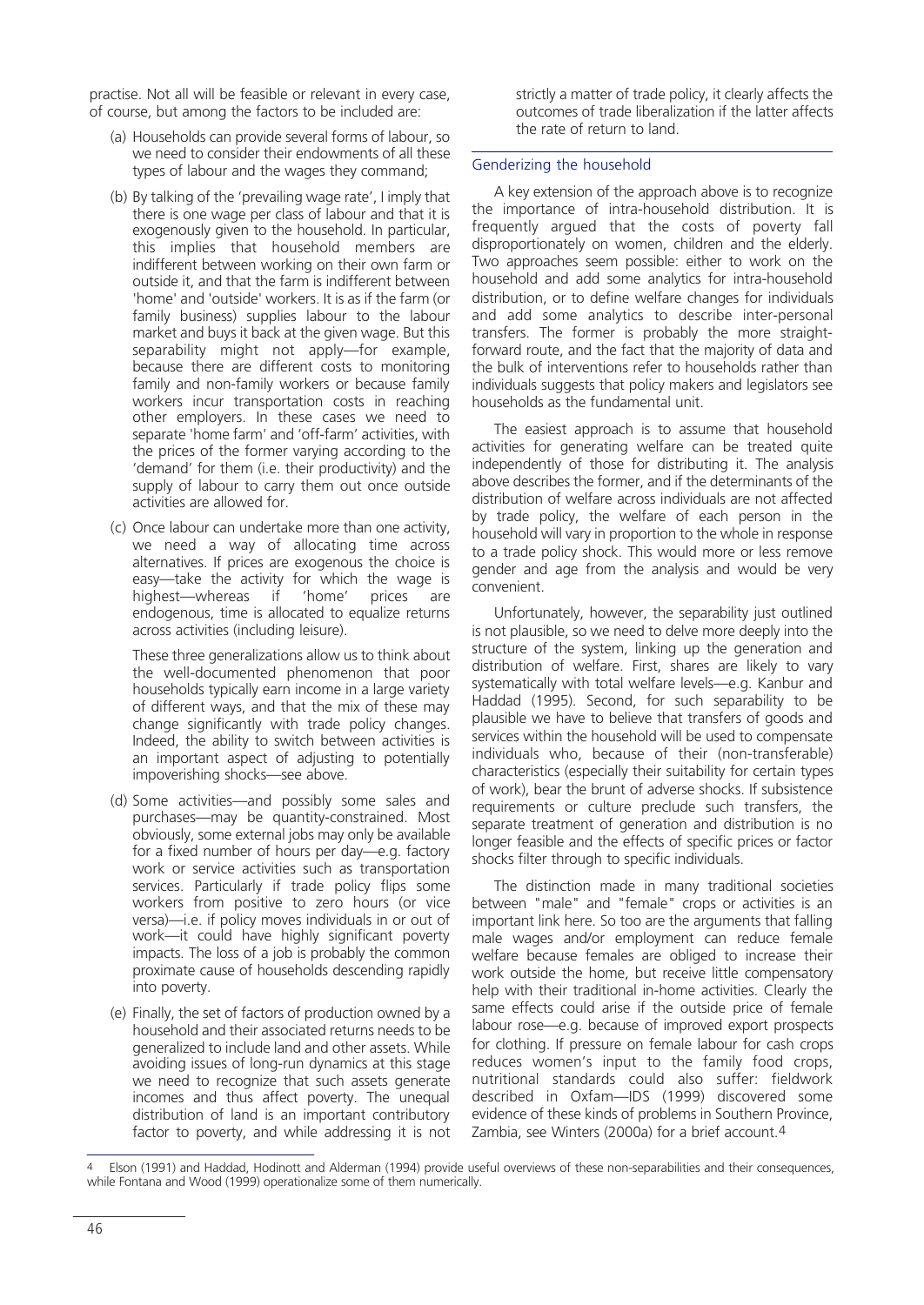Unfortunately while the arguments of the previous paragraph seem very plausible, they are very case-specific. Gender and intergenerational issues must be taken seriously, and the consumption and incomes of individual household members may be important in assessing poverty. But no robust and general approach to predicting the effects or even to analyzing them has emerged to date. Thus other than noting that, along with the points in the previous subsection, the gender/intergenerational issues call for attention and flexibility in the application of the basic results, it is difficult to specify how to proceed.

Finally, of course, information on intra-household distribution is difficult to obtain. Since it is almost impossible to disaggregate consumption across household members, it is likely that the best approach to these issues will call on physical indicators e.g. health or nutritional status, and time allocation data.

## C. Price changes and the transmission of shocks

## The direct effects of a price change: the distribution sector

I start by considering a change in the tariff facing a single good. Figure 2, adapted from Winters (2000b), summarizes the way in which such shocks might work through to the variables determining household welfare in a target country. Schematically, for any household the figure comprises five columns of information. The elements concerning distribution lie in the middle of the figure where I trace the transmission of price shocks from world prices through to final consumers (in the

rectangles), and briefly describe the factors influencing the extent to which shocks at one stage are passed through to the next.

Consider the transmission of price shocks in pure accounting terms. For an import, the world price of a good, the tariff it faces and the exchange rate combine to define the post-tariff border price. Once inside the country, the good faces domestic taxes, distribution from the port to major distribution centres, various regulations which may add costs or control its price and the possibility of compulsory procurement by the authorities. I refer loosely to the resulting price as the wholesale price.

From the distribution centre the good is sent out to more local distribution points, and potentially faces more taxes and regulations. In addition at this point, co-ops or other labour-managed enterprises may be involved. It is useful to distinguish these because their behaviour in the face of shocks could be significantly different from that of commercial firms. I term the resulting price the retail price, although of course market institutions may well not resemble retail outlets in the industrial economy sense. Finally, from the retail point, goods are distributed to households and individuals. Again co-operatives may be involved, plus, of course, inputs from the household itself. More significantly, the translation of price signals into economic welfare depends on the household's characteristics—its endowments of time, skills, land, etc—technology and random shocks such as weather. The last two are important conceptually, because anything that increases the household's productive ability permits it to generate greater welfare at any given price vector.

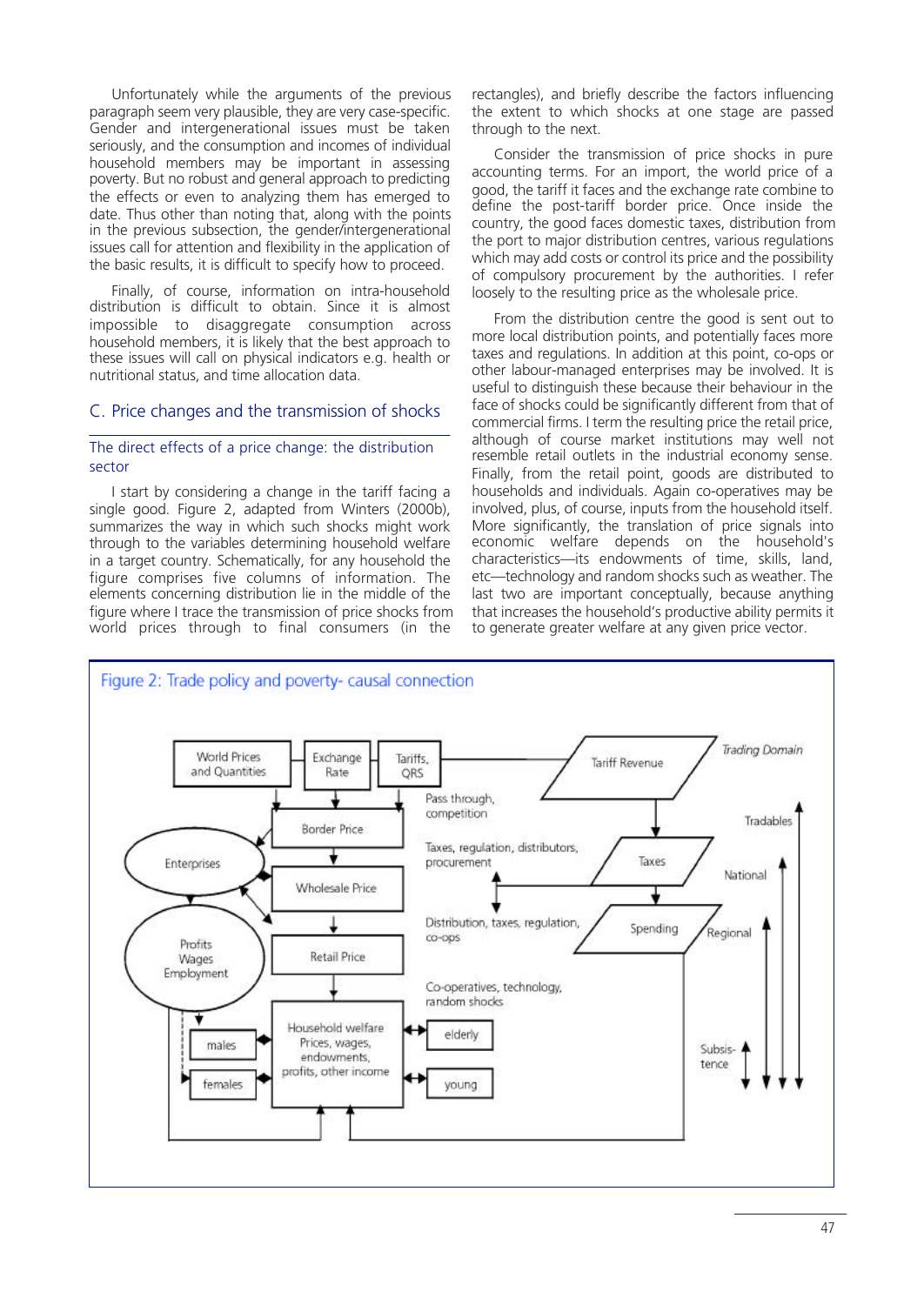A corresponding taxonomy can be constructed for export goods, starting at the bottom of the column. An export good is produced, put into local marketing channels, aggregated into national supply of the good and finally sold abroad. At each stage the institutions involved incur costs and add mark-ups, all of which enter the final price. If the export price of the good is given by the prevailing price on world markets, all such additions come off the farm-gate price that determines household welfare.

In determining the effects of world price or trade policy shocks on poor households it is vital to have a clear picture of these transmission channels and the behaviour of the agents and institutions comprising them. For example, sole buyers of export crops (i.e. those to whom sellers have no alternative) will respond differently to price shocks than will producers' marketing cooperatives. Regulations that fix market prices by fiat or by compensatory stock-piling can completely block the transmission of shocks to the household level.5

Even more important, all these various links must actually exist. If a trade liberalization itself—or, more likely, the changes in domestic marketing arrangements that accompany it—lead to the disappearance of market institutions, households can become completely isolated from the market and suffer substantial income losses. This is most obvious in the case of markets on which to sell cash crops, but can also afflict purchased inputs and credit. If official marketing boards provided credit for inputs and against future outputs, whereas postliberalization private agents do not, no increase in output prices will benefit farmers unless alternative borrowing arrangements can be made.

The importance of transmission mechanisms is well illustrated by the contrasting experience of markets in Zambia and Zimbabwe during the 1990s—Box 1 (Oxfam—IDS, 1999). In Zambia, the government abolished the official purchasing monopsony for maize; the activity became dominated by two private firms which possibly colluded to keep prices low and which abandoned purchasing altogether in remote areas. Even if the latter was justified economically in the aggregate, it still left remote farmers with a huge problem. This was exacerbated by the difficulties of their re-entering subsistence agriculture, given that the necessary seed stocks and practical knowledge had declined strongly during the (subsidized) cash-crop period. In Zimbabwe, by contrast, three private buyers for cotton emerged after privatization, including one owned by the farmers. Here the abolition of the government monopsony resulted in increased competition and prices and farm incomes rose appreciably. In a less extreme example Glewwe and de Tray (1989) show how transport and storage costs attenuated price changes of potatoes following liberalization in Peru.

The discussion above prompts three comments. First, and blindingly obvious, is that the effects of liberalization depends on where you set off from. If an import ban plus government monopoly subsidizes remote farmers, the first round effects of liberalization will be to hurt those groups.6 A second important example of this, based on the analysis of section D below, comes from Hanson and Harrison (1999). They suggest that Mexico's trade liberalization in the 1980s has not boosted the wages of unskilled workers as many had expected precisely because its initial pattern of protection was designed to protect that group. In short, the analysis of the poverty impact of trade liberalization can be no more general than is the pattern of trade restrictions across countries.

Second, usually many goods are liberalized at once, so that the effects on individual households will be the sums of many individual shocks. When some of the goods affected are inputs into the production of others, the net effect is quite complex and it is important to consider the balance of forces. For example, Zambian liberalization raised the selling price of maize in the 1990s, but even where purchasing arrangements continued, input prices rose by more as subsidized deliveries were abolished; as a result, maize farming generated lower returns and output fell. (Oxfam—IDS, 1999).

### Indirect effects and the domain of trade

Third, we need to know how the household will accommodate the price changes. This will first condition our view of how serious the shock is: an adverse shock may entail large losses of welfare if no alternative goods or activities exist, or relatively small losses if they do. Similarly positive shocks may deliver great benefits if households can switch their purchases or activities to take advantage of them.

An additional aspect of accommodating a shock is that the act of substituting one good or activity for another necessarily transmits the shock to other markets which may not have been directly affected by a trade reform. Thus it sets off a whole series of second-round effects. A critical consideration in assessing these effects is the domain over which the 'second-round' goods or services are traded, because this defines the range of agents whose behaviour will be altered as these markets come back into equilibrium. The trading domains are summarized on the far right of Figure 2.

The border price of a good that is traded internationally will be largely if not entirely determined by the world price. Hence putting aside any changes in the various margins identified above, the prices of such goods will not change further as the market equilibrates to a shock. That is, there will be no 'second-round' price effects because, in effect, with a world market, all producers and consumers in the world will adjust their behaviour a tiny amount to absorb the changes in the target country.

For goods that are traded on a national market, but not internationally, the second-round quantity shocks will be spread over the whole of the national economy; this too will probably display sufficient elasticity to absorb

<sup>5</sup> Lest blocking price transmission seems automatically a good thing, remember that many shocks are positive and that official bodies have a tendency to take a cut out of the price in return for providing the 'service' of insulation.

<sup>6</sup> Second round effects could, of course, be positive—see below.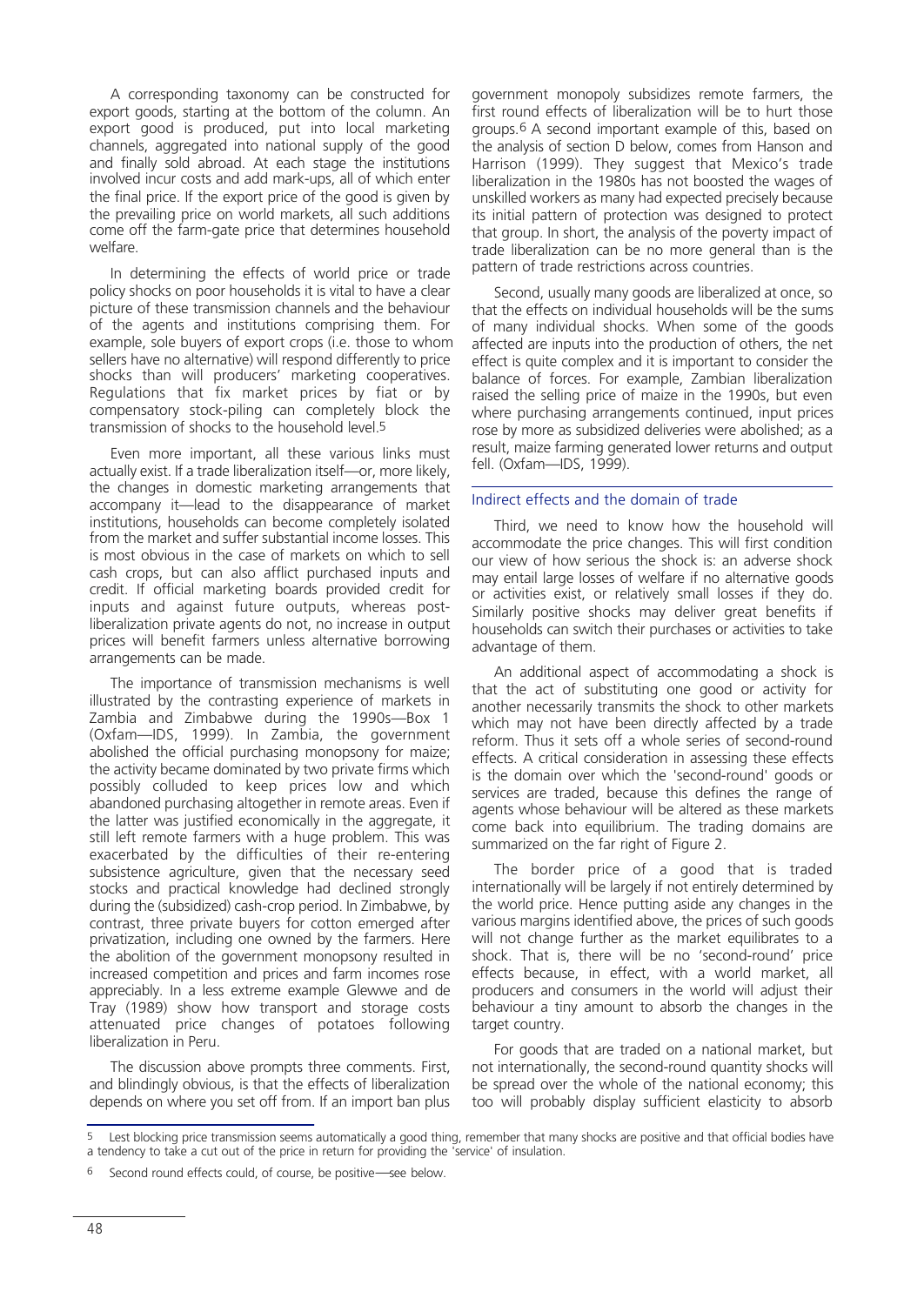## Box 1: Markets—better, worse and missing

The over-riding conclusion of the field research described in Oxfam—IDS (1999) and Winters (2000a) is the critical role of markets in determining the poverty impacts of trade and other liberalizations. Where conditions for the poor have improved this has usually been associated with the better performance of and access to markets. Where they have worsened, faulty markets are generally to blame and in the extreme cases, the problem is often missing markets.

We illustrate this with two cases deriving from trade and associated reforms over the early nineties in Zimbabwe and Zambia.

#### **Cotton in Zimbabwe:**

Despite the hesitant and partial nature of formal liberalization *policies* in Zimbabwe, there appeared to be a substantial improvement in market *outcomes* over the period 1991-97, including an increase in competition in the cotton market (Table 1). Before the reforms, the Cotton Marketing Board used its monopsony to impose low producer prices on farmers in order *inter alia* to subsidize the textile industry. In absolute terms, the impact will have been greater for larger farmers, simply because they produced more cotton. But ultimately it probably affected smaller farmers most severely because they lacked the large farms' ability to diversify into other crops such as horticulture.

Following deregulation and privatization, there is now substantial competition between three buyers, one of which is owned by farmers themselves. Again, in absolute terms this must have benefited larger farmers more than small ones, but there have been particular gains for the smallholders. These have included the fact that the buyers have chosen to compete with each other not only on price (which has increased significantly), but also by providing extension and input services to smallholders. While the latter are obviously reflected in the prices that the farmers receive, their provision fills a gap that would otherwise exist in small farmers' access to inputs (including, in this case, information). Hence, the changes have assisted small farmers both through an increase in price and by enabling them to produce more.

#### **Table 1: Changes to markets: cotton in Zimbabwe**

**Before:**

**•** monopsony buyer (CMB) used low producer prices to subsidize inputs into textile industry;

• commercial farmers diversified into unregulated crops such as horticulture and tobacco; small farmers suffered;

**Now:**

- deregulation and privatization;
- **•** competition between three buyers;
- $\bullet$  some buyers offering input supply;
- **•** prices have risen (in current terms).

### **Maize in Zambia:**

Such changes are precisely what the reforms in Zambia were intended to achieve. But here the result was very different. In the case of maize (Table 2), the better-favoured areas have seen no effective change in market conditions, while the lessfavoured regions have witnessed a deterioration. Given that the status quo ante was relatively favourable for smallholders, especially in remote areas, it is easy to see why these changes failed to improve the conditions of poor maize farmers.

Under the old regime, remote farmers were subsidized by those close to the line of rail (through pan-territorial pricing) and small farmers by larger ones with storage facilities (through pan-seasonal pricing). In addition, the agricultural sector as a whole was subsidized by mining. All of these subsidies have now been removed. Remote farmers are unambiguously worse off, whilst larger ones and those close to the line of rail are probably also less well off, since the subsidies from mining probably exceeded the tax in favour of remote areas.

But the deterioration in the situation of remote farmers is substantially worse than would have arisen solely from the removal of pan-territorial pricing. For them, functioning markets have largely disappeared. The status quo ante was one of a sole parastatal buyer; the status quo is that often there is no buyer at all or, if there is, the terms of trade are so poor that transactions occur on a barter basis.

It is difficult to disentangle the relative importance of institutional and infrastructural factors in this market failure. There has been such a sharp deterioration in transport infrastructure that it is difficult for traders to reach areas that are more than a relatively short distance from a major route. It is an open question whether trading would be more active if infrastructure were better, or whether there are also institutional impediments. But in other areas, there are clear institutional constraints on top of the logistical ones.

It might reasonably have been supposed that farmers would react to the change in relative prices of maize inputs and outputs to shift production into crops that are less dependent on imports. This has happened, but only to a limited degree. In some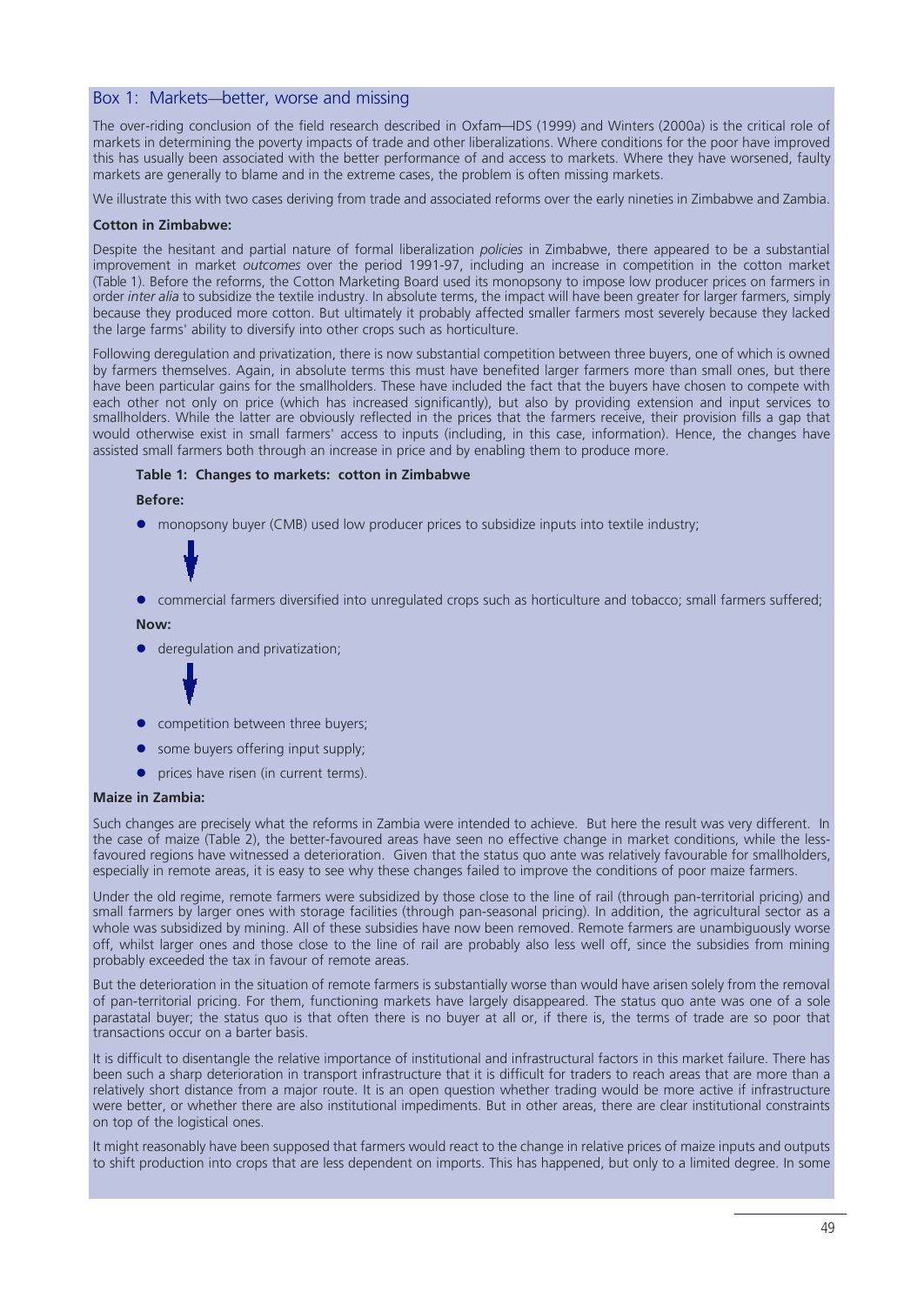cases farmers say they have lost either the knowledge or the physical inputs required to shift production back to subsistence varieties and crops.

### **Table 2: Changes to markets: maize in Zambia**

### **Before:**

- $\bullet$  subsidized inputs:
- **•** government/co-operative crop purchasing;
- pan-territorial, pan-seasonal pricing;
- **•** growth of (imported) input-dependent production across the country.

### **Now:**

- $\bullet$  input prices have risen;
- **•** markets for crops have shrunk (especially away from line of rail and major roads);
- $\bullet$  limited availability of sustainable seeds;
- fall in area planted to maize and production;
- only partly offset by growth in more sustainable coarse grains because of consumer preference for maize;
- **•** shift to cotton which is less profitable, but in which 'better' markets exist.

them with rather small resulting price changes. While small, however, the price changes will be widespread and through this mechanism shocks could be spread from one region of the target country to another. If things are traded only locally—say, because of transportation difficulties or because they are services rather than goods—the trading domain is smaller still: the price adjustment will be larger than in the previous cases, but the impact more narrowly focused geographically.

Several authors—e.g. Timmer (1997), Delgado (1998) and Mellor and Gavian (1999)—argue that it is secondround effects that make agricultural liberalization and productivity growth are so effective at alleviating poverty. Their demand spill-overs are heavily concentrated on employment-intensive and localized activities in which the poor have a large stake—for example, construction, personal servants and simple manufactures. These authors' work assumes that developing-country rural economies have excess labour and can deliver extra output by taking on more workers without price increases.7 This, in turn, means that the increase in income has multiplier effects so that total income in the locality rises by more than the initial impact on the fortunate farmers. The basic insight, however, also generalizes to our situation. As farmers spend their extra income the prices of local goods and services are driven up, increasing the incomes of those who produce them. Whichever model applies—with fixed or flexible prices the policy conclusion remains that liberalizing world trade in agricultural goods is likely to have strong pro-poor effects.

Positive shocks to the urban economy are also desirable, of course, but will usually result in more diffuse spill-overs—to a wider set of goods and more directly to imports. Imports still generate spill-over benefits—output in the export sector has to grow, because the imports have to be paid for. But if the factors used intensively in the export sector or in domestic sectors on which urban residents spend their income are not among the poorest, the spill-over from urban shocks will be less pro-poor. Of course, in the end the relative benefits of different second-round effects is a matter for detailed empirical investigation case by case.

Finally there are two sets of goods for which explicit prices are not observed, but which nonetheless are important for assessing poverty impacts. First, subsistence activities and goods: of course, by definition these are not subject to direct trade shocks, but they will still be affected by spillovers from goods that are. It is easiest to think of these spillovers in terms of the ways in which inputs of labour and outputs of subsistence goods are impacted by changes in tradable goods' and services' prices. Recall as an example, the spillovers to kitchen-

<sup>7</sup> See below for a discussion of whether such changes actually alleviate poverty.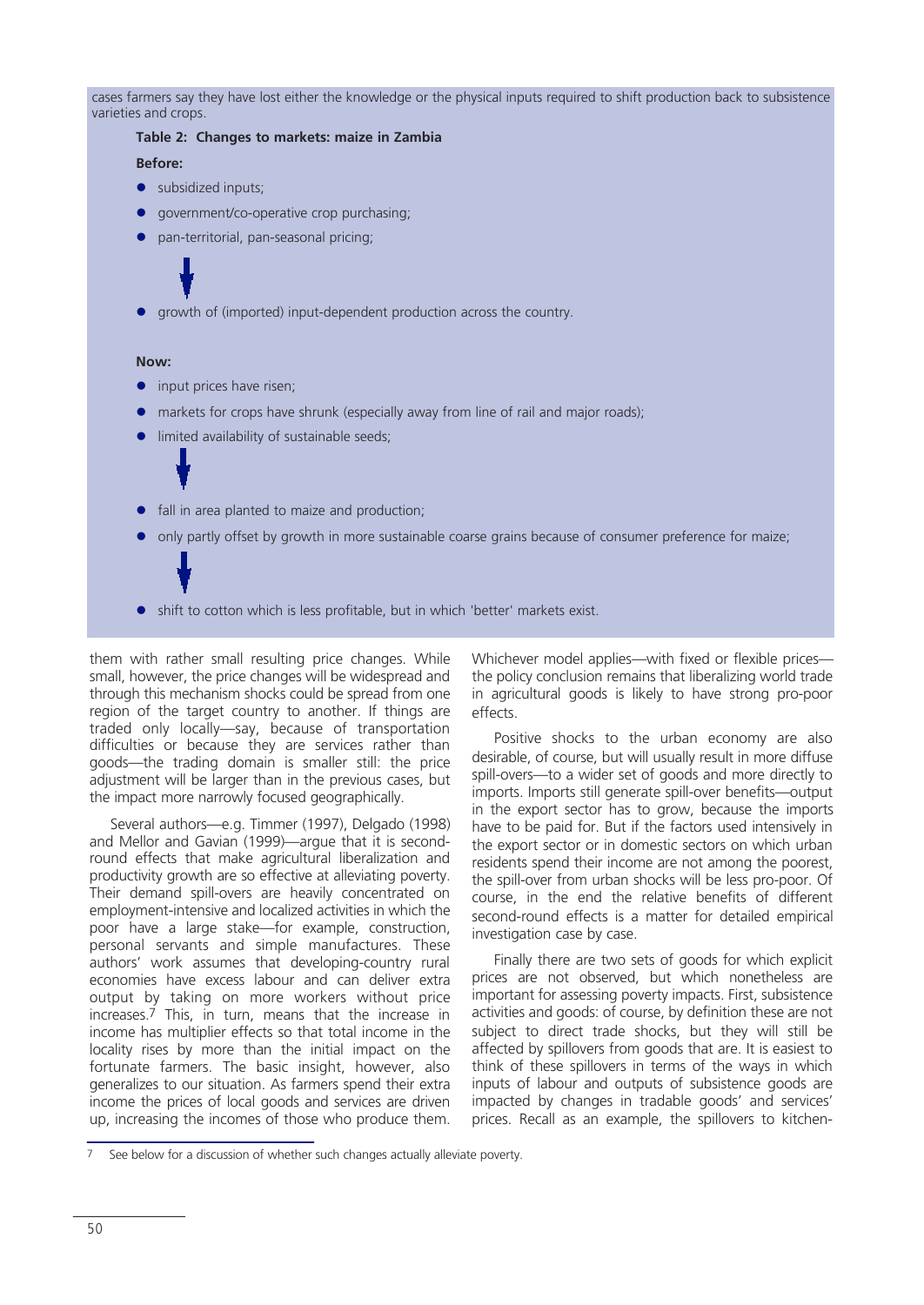gardening discussed above under the gender dimension of adjustment.

The second set of goods for which we do not observe prices is those that are just not available. While conceptually simple to deal with in our schema—the price of a good is infinity when it is not available—changes in the set create complex measurement problems.<sup>8</sup> They may be important, however, even for the poor, as Booth et al (1993) document in Tanzania. They may also be critical from a policy perspective, as, for example, when non-tariff measures or regulation exclude certain goods from the market. An interesting case-study is Gisselquist and Harun-ar-Rashid (1998) who discuss the restrictions on inputs into Bangladeshi agriculture and show how their relaxation greatly increased the availability of, for example, small tractors and water pumps to small farmers.

Not only are prices affected by spill-overs and the trading domain, but the distribution chain may also be. Agents' and institutions' willingness and ability to pass price changes through will be partly determined by the domain of the market they serve. In practice the information required to predict second round effects is very complex. In many cases, however, the shocks induced by trade policy changes will be sufficiently specific and/or small for us to ignore the second-round effects, and we can focus just on the direct impacts described in rectangles in Figure 2.

### D. Enterprises: profits, wages and employment

### Three elements of the enterprise sector

The left hand side of Figure 2—the elipses—describes a completely different and equally important link from trade to poverty—that arising through its effects on enterprises. 'Enterprises' includes any unit that produces and sells output and employs labour from outside its own immediate household. Thus as well as registered firms proper, it includes some of the informal sector and larger farms that employ workers part-time or full-time. The important distinction is that outputs are sold and inputs acquired through market transactions. Hence the link in the figure to border, wholesale and retail prices.

The analysis of the enterprise sector requires three elements—demand, firms and factor markets. Demand for the output of home enterprises is determined by income (of which more later), and export, import and domestic prices. The trade prices are largely or wholly exogenous to the average developing country, but domestic prices are endogenous, even if market forces mean that they are actually constrained always to equal one of the others.9 As noted above, domestic prices will be determined by interactions at several levels, but here we subsume this all into one term, and some goods will be non-traded internationally and so have only domestic prices.

The demand for the domestic good must be matched by supply, which stems from the second element—firms. These divide their output between home and export markets according to relative prices, and determine total output according to those prices relative to costs. Costs, in turn, depend on factor prices (wages, returns etc) and factor input-output coefficients (i.e. the inputs necessary per unit of output), the latter of which depend on technology and again on relative factor prices. If there are increasing returns to scale, input-output coefficients also depend on total output. In accordance with the analysis of households above, factors and their returns need to be disaggregated by type, including caste, gender and skill.

Given total output and the input-output coefficients, total factor demand is given, and this is confronted with total factor supply in the factor markets—the third element. These are equilibrated by movements in factor prices, with the result that employment and wages—the two variables of most relevance to poverty—are determined. Implicit in this view is that the distribution of assets and skills across households is given and that household welfare depends only on factor rewards and employment opportunities. Increasing asset stocks is an issue of economic growth, and perhaps public expenditure (for education and health), both of which we treat below. Redistributing them between households is a separate issue quite independent of international trade policy. The distribution of the employment of factors across sectors, however, is not given. The movement of factors between sectors plays a crucial role in the poverty impact of trade shocks.

The remainder of this section considers two different approaches to enterprise effects—one assuming fixed economy-wide levels of employment for each factor of production so that shocks are reflected only in factor prices (a 'trade theory' approach), and one assuming infinitely variable levels of total labour employment at a given fixed wage (a 'development theory' approach). It observes that neither polar view is wholly correct and that a critical variable for enterprises in the real world is the degree of substitutability in demand between their output and that available via imports.

### 'Trade theory'—inelastic factor supplies

Of course, all the processes described in the introduction to this section happen simultaneously, but the figure helps to explain some of the critical links. I start with traditional trade theory, in which total factor supplies are exogenously fixed, wages and returns are perfectly flexible and the domestic and foreign varieties of each good are identical.

Price changes, including those emanating from trade policy changes, affect the incentives for enterprises to produce particular goods and the technologies they use. The simplest and most elegant analysis of these incentives—the Stolper-Samuelson Theorem (among the most powerful and elegant pieces of economic analysis

Feenstra (1994) has pioneered methods of approaching this problem, particularly in the context of the availability of inputs into production.

<sup>9</sup> If the domestic and imported varieties of a good are identical and there are no constraints on sales, domestic prices will equal import prices.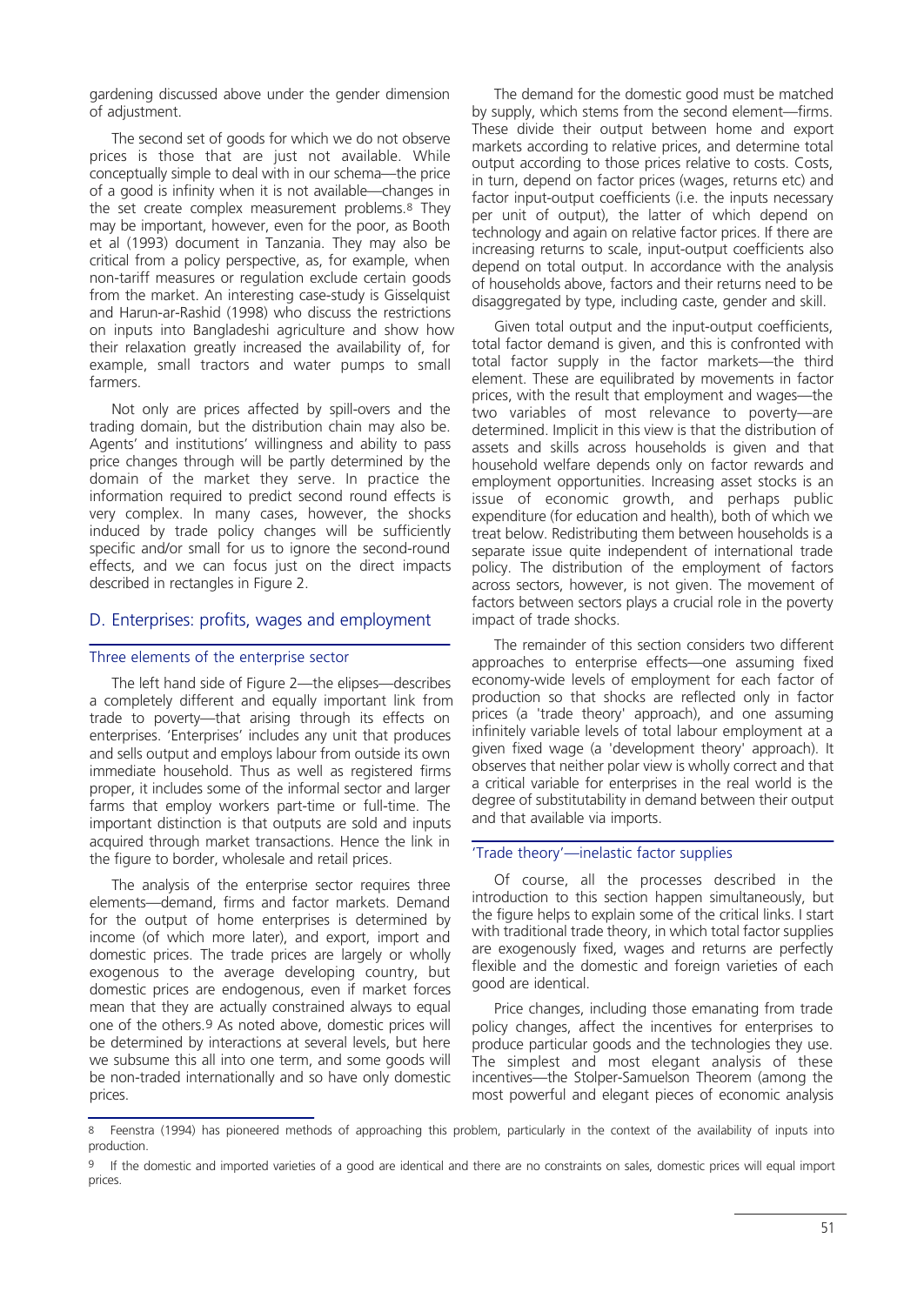## Box 2: Why the Stolper-Samuelson theorem is not sufficient to analyze poverty

The Stolper-Samuelson (SS) theorem, that an increase in the price of the labour-intensive good raises real labour incomes and reduces real returns to capital, is a hugely powerful result of direct and immediate relevance to the link between international trade and poverty. Like all theory, however, it is built on restrictive assumptions, and once these are violated its power and definitiveness are eroded. This erosion does not mean that the theorem has nothing to say—indeed, it is still a vital part of economists' tool-kits—but it does mean that it needs to be supplemented with further, usually case-specific, analysis to draw concrete conclusions.

The basic SS mechanism—derived from a formal model with two goods, two factors and two countries—is that as the price of the labour-intensive good rises, production of it increases, drawing factors of production away from the other, capitalintensive, sector. Since the labour intensive sector wishes to employ more labour per unit of capital than the capital intensive sector releases (by virtue of their factor intensities), this reallocation increases the demand for and the relative price of labour to capital. This change causes both industries to switch to less labour intensive production methods—i.e. to employ less labour per unit of capital—which, in turn, raises the marginal product of labour in both industries. If factors are paid their marginal products, labour receives a higher wage in terms of each good and so, a fortiori, has a higher real wage regardless of its consumption patterns. Similar reasoning shows why capital's real return falls.

The main assumptions in this chain of reasoning are described below, along with a brief indication of what happens when they are violated.

- l *The functional distribution of income is not the same as the personal distribution of income:* the income of a given household is only indirectly linked to the returns to various factors of production. It depends on their ownership of the various factors, which is usually very difficult to ascertain empirically. Recently Lloyd (1998) has shown how to generalize SS to the personal distribution of income conditional on both households' endowments and their consumption patterns.
- *Dimensionality:* The very powerful SS result holds only in a '2 x 2' model, with 2 factors and 2 goods. Once we move beyond this the results are much weaker. In an *n x n* model each factor has an 'enemy'—a good whose price increases definitely hurt the factor—but not necessarily a 'friend'. In non-square models, with different numbers of factors and goods, unambiguous results are even scarcer.
- *Mobility of labour:* independently of the number of different classes of labour distinguished, each is required to be perfectly mobile between all sectors and regions of the economy—i.e. there are perfect labour markets at the national level. If this is violated—i.e. labour markets are segmented—similar labourers in different markets must be treated as being different factors, and will fare differently from each other.
- **·** Diversified equilibrium: to be sure of SS effects, the country must be producing all goods, both before and after the price change in question. If we distinguish many different goods at different levels of sophistication, this is unlikely. If countries do not produce all goods, the basic mechanism can break down and perverse results are possible—e.g. Davis (1996).
- l *Differentiated goods:* SS is based on a model in which goods are homogeneous across foreign and domestic suppliers. Many argue that goods are better thought of as differentiated, in which case the critical issue is how closely domestic varieties are substitutable for the foreign varieties whose prices have changed. If the answer is 'rather little', the prices of domestic varieties will be only slightly affected by trade shocks but there will be little quantity response to the price increase for the imported variety, so the terms of trade losses from the price increase will be correspondingly unmitigated.
- l *Constant returns to scale and smooth substitution between factors:* If industries are subject to economies of scale, their responses to price shocks will tend to be larger than a CRS approach suggests. Also, under such circumstances it is possible for all factors to gain or lose together, which weakens the inter-factor rivalry aspect of SS. Similarly, if technology is endogenous or if labour can be substituted for other factors only in discreet steps, there may be discontinuities in the way factor prices respond to shocks.
- l *Perfectly competitive goods and factor markets:* these are required for the direct and simple transmission of goods price shocks into factor price effects. Once there are economic rents in the system, transmission becomes more complex and difficult to predict.
- l *Non-traded goods:* if some goods are non-traded, their prices are no longer determined by world prices plus tariffs, but by the need to clear the domestic market. They will accommodate shocks through both price and quantity responses, rather than just the latter as for traded goods in a small country. This will tend to attenuate the rate at which tradable goods price shocks are translated into changes in the relative demands for different factors.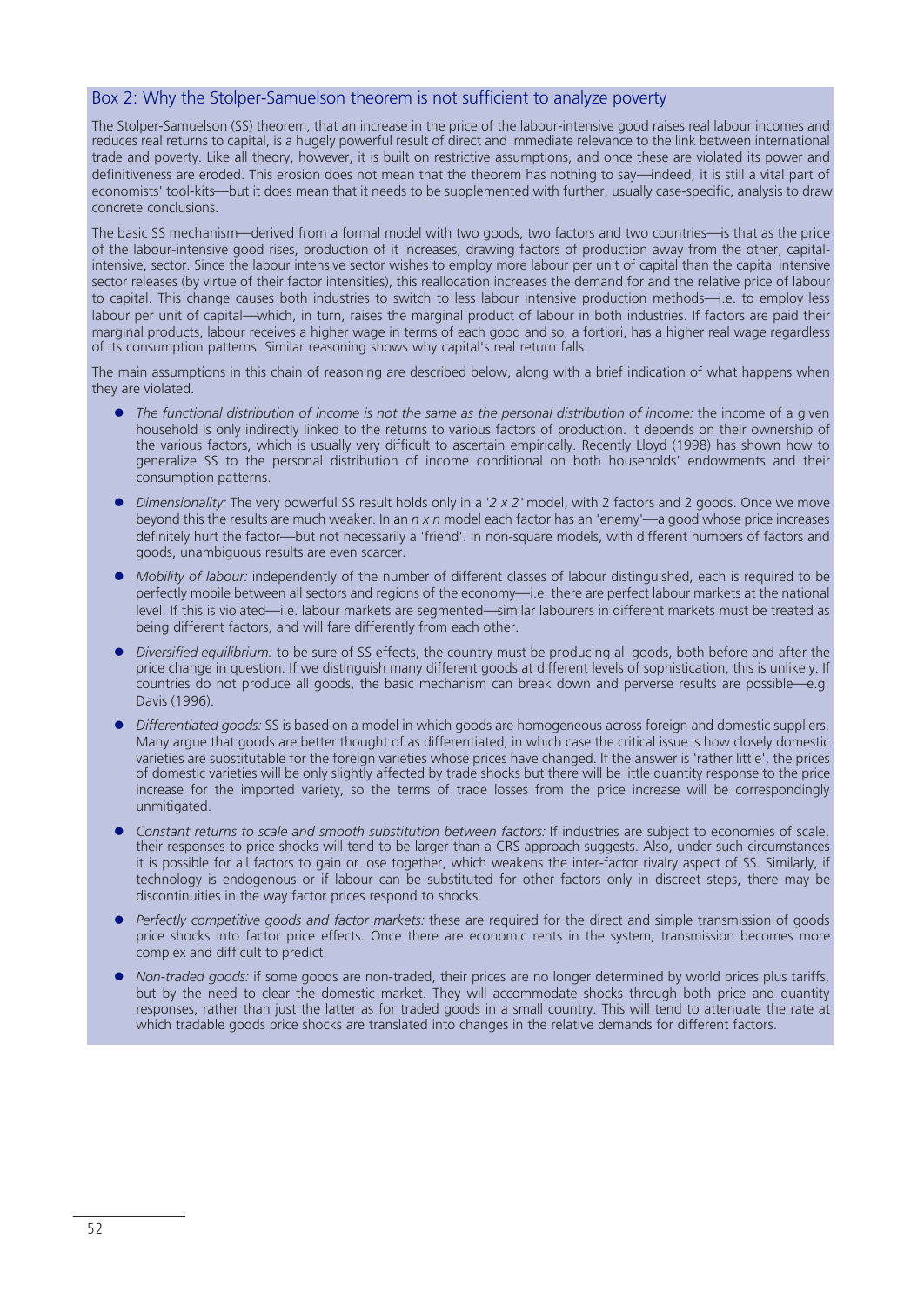on any subject)—generates very powerful results indeed. It proves that, under particular conditions, an increase in the price of the good that is labour-intensive in production will increase the real wage and decrease the real returns to capital.10

Unfortunately, for all its elegance, Stolper-Samuelson is not sufficient to answer questions of trade and poverty in the real world, and it must be supplemented by more heuristic but less specialized approaches—see Box 2 on 'Why the Stolper-Samuelson Theorem can't analyze poverty'. Its basic insight, however, applies under a very broad set of circumstances. An increase in the price of a good—exportable, importable or non-traded—will increase the incentive to produce it. This will raise the returns to factors of production specific to that good e.g. labour with a specific skill, specialist capital equipment, brand image—and, assuming that some increase in output is feasible, will also generally affect the returns to non-specific, or mobile, factors. Typically, the returns to at least one such factor will increase and those to at least one other fall. Presuming that the poor have only their labour to sell, the focus for poverty studies is on wage rates—usually on unskilled labour and wages.

Broadly speaking, if the prices of unskilled-labourintensive goods increase we would expect unskilled wages to increase. As these industries expand in response to their higher profitability, they absorb factors of production from other sectors. By definition, an unskilledlabour-intensive sector requires more unskilled labour per unit of other factors than do other sectors, and so this shift in the balance of production increases the net demand for unskilled labour and reduces it for other factors. If poor households depend largely on unskilled wage earners, poverty will be alleviated by the resulting wage increase (although, of course, head-count indices will vary only if the wage increase moves families from one side of the boundary to the other).

It is important to note that in the previous paragraph, the first-order effect is the total production effect, not any shift in factor proportions. It arises because the industry using relatively more unskilled labour increases its demand for *all* factors while other industries release *all* factors. It is the different compositions of these different sectors' preferred bundles of factors that matters, not any shifts within them.<sup>11</sup> A parallel analysis concerns technical progress. Increases in the general level of efficiency in an industry will reduce its price and/or increase its profitability. This will increase its level of output and thus generally increase demand for the factors that produce it.12 Factors specific to that sector will benefit, as will mobile factors that are used intensively in the sector. This effect could be offset if technical progress is heavily biased against one factor or another (the factor saved loses out), but if progress is concentrated on only a few sectors it is generally more important to know which sectors and to know their factor intensities, than to know the factor-bias of the technical progress. If, on the other hand, technical progress is uniform across sectors, the composition effects

largely cancel out and factor bias is the key to predicting the factor demand effects of technical progress.

In world terms developing countries are clearly labourabundant, so that freer trade (whether generated by their own or by industrial countries' trade liberalization) gravitates towards raising their wages in general. However, within developing countries it is not clear that the least-skilled workers, and thus the most likely to be poor, are the most intensively used factor in the production of tradable goods. Thus while, for example, the wages of workers with completed primary education may increase with trade liberalization, those of illiterate workers may be left behind or even fall. One of the reasons that agricultural liberalization is such an important goal for future trade policy is that for this sector we can be reasonably confident that low-skilled workers in rural areas—the majority group among the poor—will benefit through the production responses.

It is sometimes suggested—at least implicitly—that the factor intensity approach to the distributional effects of trade policy is refuted by the failure of Latin American liberalization in the 1980s to alleviate poverty. Without denying the need for refinement in the argument, I believe that the alleged surprise arose more from faulty premises than from theoretical failure. Thus, as Wood (1997) argues, by the 1980s Latin America was not obviously the unskilled-labour abundant region of the world economy: both China's 'arrival' in world markets and Latin America's abundant natural resources suggest otherwise. Similarly the growth of outsourcing, for which Northern firms do not find it most efficient to seek the lowest-grade labour, suggests that Mexican exports are now intensive in labour that is relatively skilled by local standards—Feenstra and Hanson (1995). Finally, of course, it may take time for markets to clear. Thus while Chile's liberalizations (trade and otherwise) were associated with worsening inequality over the 1980s inequality measures have now returned to pre-reform levels—and at vastly higher average income levels and lower poverty levels—World Bank (1997) and Ferierra and Litchfield (1999).

### 'Development theory'—infinitely elastic factor supplies

One exception to the rule that an increase in the demand for a factor increases its wage (real return) is if the factor is available in perfectly elastic supply, i.e. if effectively any amount of the factor can be obtained at the prevailing wage. Then the wage (return) will be fixed exogenously—e.g. by what the factor can earn elsewhere, which is assumed to be unaffected by the trade policy shock that we are considering—and the adjustment will take place in terms of employment.

First, suppose that labour is the elastically supplied factor. Most generally this will be because the formal sector can draw effectively infinite amounts of labour out of the informal sector or subsistence agriculture at the subsistence wage. This is the famous 'reserve army of labour' model propounded by Nobel Laureate W Arthur

<sup>1 0</sup> The Stolper-Samuelson Theorem is described in all international economics textbooks—see, for example, Winters (1991) or, in more detail, Bowen, Hollander and Viaenne (1998). A full account appears in Deardorff and Stern (1994).

<sup>11</sup> In fact, if the wage for unskilled labour increases, all sectors will switch to slightly less unskilled-labour intensive techniques of production.

<sup>1 2</sup> Only if demand is inelastic will the increase in demand fail to outweigh the savings in factors implicit in the greater efficiency.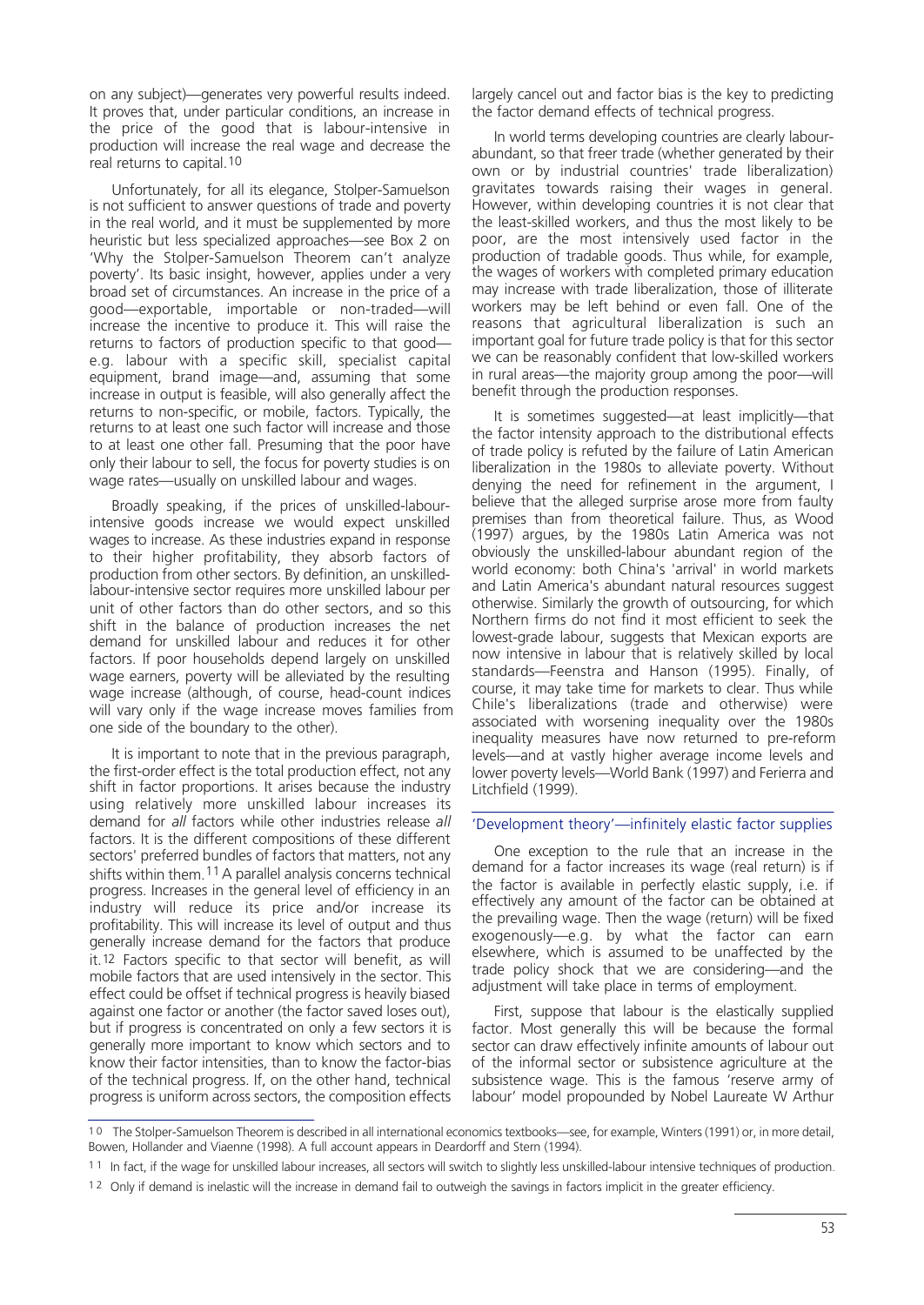## Box 3: Trade, poverty and the labour market—the simple analytic

The classic link between international trade and poverty in developing countries is via the labour market. If opening up to international trade allows a country to export more labour-intensive goods and replace local production of capital and skillintensive goods by imports, it increases the demand for labour—typically in the formal sector. (Of course, if the country is not a labour-abundant one, or trade policy previously favoured labour very strongly, liberalization may not boost labour demand). If poverty is concentrated among people who are actually or potentially part of the labour market, increasing demand will help to alleviate poverty. But how, and whether, it does so depends significantly on how the labour market operates.

Consider two extreme assumptions. In Figure 1, I assume that the supply of labour to the formal sector is completely fixed. When the demand for labour shifts out from DD to D'D', employment can not increase and the market must be brought back to equilibrium by an increase in wages from w0 to w1. If some of the workers in this market were poor-or were part of poor families—the increase in wages has a direct and beneficial impact on poverty. This is the classic "Stolper-Samuelson" result that appeared to work so strongly in East Asia over the 1970s and 80s.

The second extreme is illustrated in Figure 2, where the supply of labour is perfectly elastic at the prevailing wage. Now an increase in labour demand is accommodated by increasing employment to L1, with no change in wages. The effect on poverty depends heavily on what the additional workers were doing before accepting these new jobs. If they were engaged in subsistence activities—agriculture, scavenging—and earning the equivalent of w0 initially, there is no change in their situation. Only if the switch into this labour market were so great as to significantly reduce labour supply to the subsistence sector and hence raise its "wage" for everyone would be a poverty impact. This is no less than the case of successful development, through which whole economies are transformed over a period of decades. Trade liberalization is an important part of the process, but it is not the only one.

The alternative—and more common—case is that the wage in the formal sector exceeds the subsistence wage—possibly because it grants access to social services. In this case the workers who transfer to that sector experience a direct wage increase which almost certainly alleviates poverty. This is the situation in the Zambian Copperbelt where each mining job is reported to support 14 dependants (Oxfam—IDS, 1999) and in India, where the formal sector manufacturing wages are substantially above the poverty line (CUTS, 1999)



Lewis (1954). Of course, if the formal wage is no more than the subsistence wage (as the model strictly implies), this transfer will have very little effect on poverty. Poverty will only be alleviated if the loss of labour in subsistence agriculture allows the workers remaining in that sector to increase their 'wage', either because the sector begins to run out of labour (the case of successful development) or because the workers had negative social product in that sector (e.g. overcrowding).

Another case where the supply of labour is effectively infinite is where the formal sector has an enforced minimum wage, at which lots of people are willing to work. In this case we can presume that as labour transfers to the formal sector it earns a higher wage and that, as a result, some poverty is alleviated. If trade liberalization raises the value of the marginal product of labour in the formal sector, e.g. by raising the price of an exportable output, it reduces the employment cost imposed by the minimum wage and alleviates poverty. If, on the other hand, trade reform reduces the value of the marginal product and thus reduces employment, it has adverse consequences. Box 3 summarizes the alternative analytics of the labour market.

One possibility that bears some thought is that trade reform could increase measured or perceived poverty even though it raises unskilled wages in the formal sector. Suppose, following Harris and Todaro (1970), that workers migrate from rural areas to urban areas until the subsistence wage and the expected wage in the city are brought into equality.13 Then, if the subsistence wage is unaffected by a trade reform, any rise in the actual city wage that it induces must be balanced by a higher probability of unemployment in the city. Thus in expected value terms the trade reform would be beneficial (actually

<sup>1 3</sup> The expected wage is the actual wage multiplied by the probability of finding a job at that wage.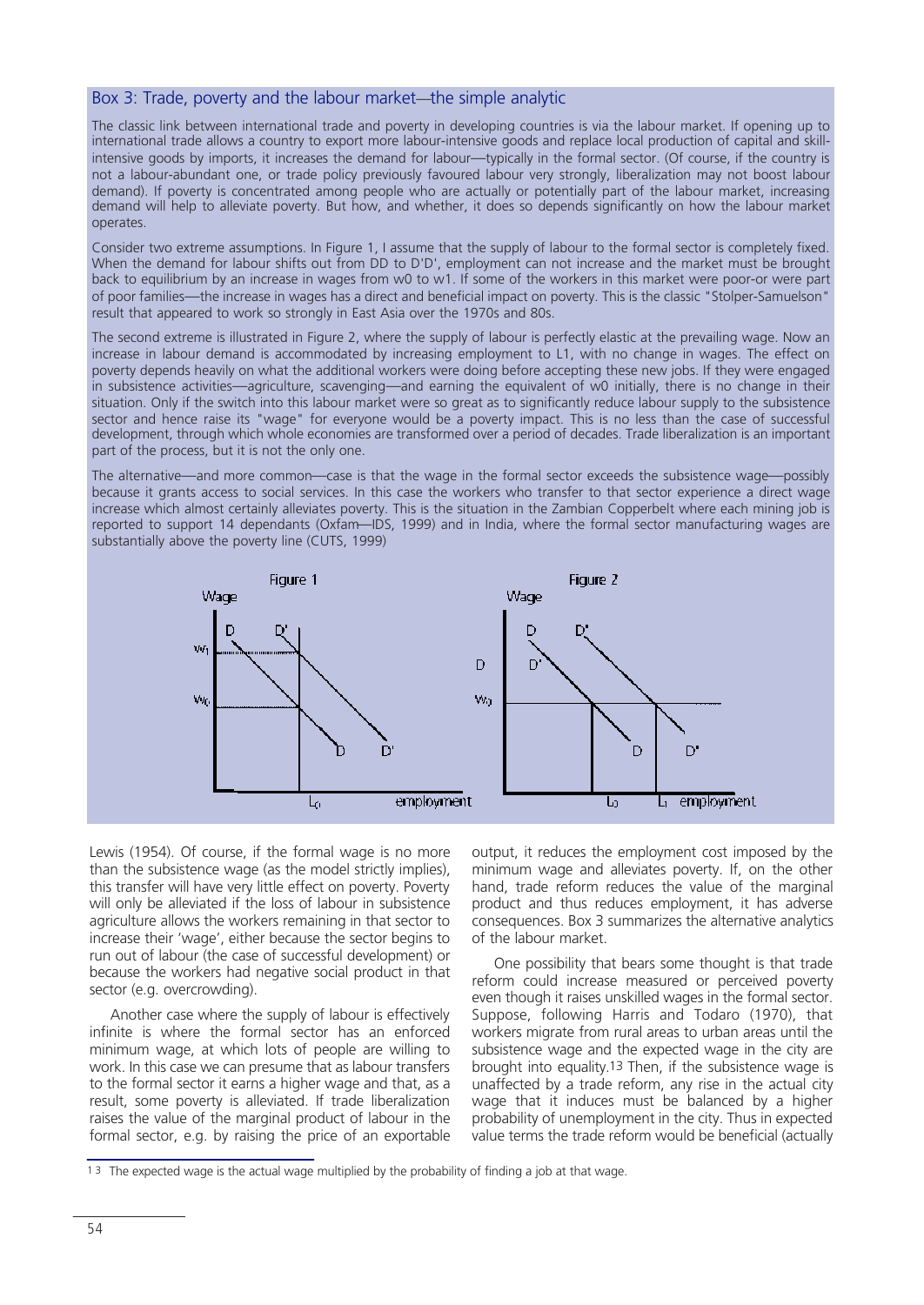benefiting existing urban workers, who would receive a wage increase, and imposing no expected cost on migrants from the subsistence areas). However, if the urban poor are more readily measured or observed than the poor on rural subsistence farms, this could lead to the appearance of greater poverty.

In fact, neither of the polar extremes—of wholly fixed or wholly flexible labour supplies—is likely to be precisely true. Hence in practical assessments of the effects of trade shocks on poverty, determining the elasticity of labour supply and knowing why it is non-zero, is an important task.

A possible indicator of the relative importance of the sorts of effects just described comes from CUTS, (1999). Using the years 1987/8 to 1990/1 to reflect preliberalization performance and 1991/2 to 1994/5 postliberalization performance, CUTS finds formal manufacturing sector employment in India growing faster after liberalization, and wages more slowly: employment at 3.8% and 9.4% and wages at 8.1% and 7.0% respectively. Similar results apply at the sectoral level. However, as Winters (2000a) observes, the success of the reserve army model in explaining the evolution of formal manufacturing in India is not really surprising: the sector accounts for only about 1.3% of the Indian workforce!

A much more perplexing aspect of the Indian reform of 1991 is that it appears to have been associated with a significant *decline* in employment in informal manufacturing, especially in labour intensive sectors. This decline outweighs the increase in formal employment and seems to have been concentrated in the rural areas. In Winters (2000a), I speculate that the most likely explanation—if, indeed, the data are to be believed—is that the real depreciation that accompanied liberalization (which will have raised the prices of traded relative to non-traded goods) switched output from non-tradables to tradables and that the former are disproportionate users of the informal sector. If true, this reminds us that poverty impacts must consider the fate of the nontradables sector as well as that of tradables.

From a poverty perspective, of course, the important question is what happened to those who lost their informal jobs. If they could move back into subsistence or other agriculture at approximately the same wage, not much happened to them in poverty terms, and the observed increase in formal jobs seems to offer a net gain. If, on the other hand, the loss of an informal job signals a descent (deeper) into poverty, the net effects of these changes is negative for poverty alleviation. Unfortunately, we just do not know the answers to these questions, although other data in CUTS (1999) shows that wages in the informal sector are quite often below poverty levels. Formal sector wages, on the other hand, seem to be uniformly substantially above poverty levels.

Capital might also be available in infinite supply—e.g. say, from multinationals at the world rate of return. In this case the inflow of capital into the liberalized sector is likely to boost wages and/or employment, which will increase the welfare benefits and, if they exist, the poverty alleviation benefits, of a trade liberalization. It is important to remember, however, that if capital inflows make for

larger effects when sectors gain from liberalization, they are equally likely to increase them in sectors that lose.

The latter is not to say, however, that capital mobility causes otherwise avoidable losses from trade liberalization. When capital has been attracted into a country by distortionary policies—e.g. tariff protection and tax holidays—the inflow could have been immiserizing. Then, while the outflow resulting from the reform of these policies will impinge directly on workers in the affected sector, the overall welfare effects taking account of spill-overs to other sectors will be positive and larger than if there had been no immizerising investment to undo. If the distorted sector was particularly crucial in addressing poverty, however, it might be that such liberalization worsens poverty, at least in the short-run until the affected workers have found alternative jobs and/or the government has diverted some of the gains elsewhere in the economy into poverty alleviation policies in the stricken sectors.

Of course, if our target country does not face exogenously given prices for every good, developments in the enterprise sector will affect the prices faced by consumers and hence feed back into column 2 of Figure 2. For tradable goods this is probably not a major consideration because few developing countries have significant market power over the medium and long terms, but for non-tradables it will be important. Given weak infrastructure and trading institutions, many goods and services are effectively non-traded in the developing world; their prices will be determined by the need to equate local supply and demand and by the influence on supply of endogenous changes in factor prices.

### Differentiated products

An important distinction in the analysis of the enterprise sector is whether or not goods are homogeneous across foreign and domestic suppliers. Homogeneous goods must have the same prices, and so international trade defines the prices of both traded and domestic varieties. Trade prices essentially determine internal producer and consumer prices and analysis is straightforward. The alternative view is that goods are differentiated, so that each variety faces its own separate downward-sloping demand curve, with links between goods depending on the degree of substitutability between varieties. In this case the transmission of trade policy shocks to domestic prices is less direct, usually affecting more goods but by less than in the homogeneous goods case. This typically also attenuates the shock to factor prices, because, as more goods are affected, the net shifts in the relative demands for different factors are less extreme. (The more goods involved, the more likely are changes in factor demand to be off-setting.) The degree of substitutability between domestic varieties and those traded varieties that are affected by the trade reform becomes a critical parameter in this view of the world—see Falvey (1999): the higher it is, the more the shock is focused on the related domestic varieties.

As I noted at the end of the preceding section, a trade reform will sometimes be sufficiently straightforward that it will not be necessary to trace all the connections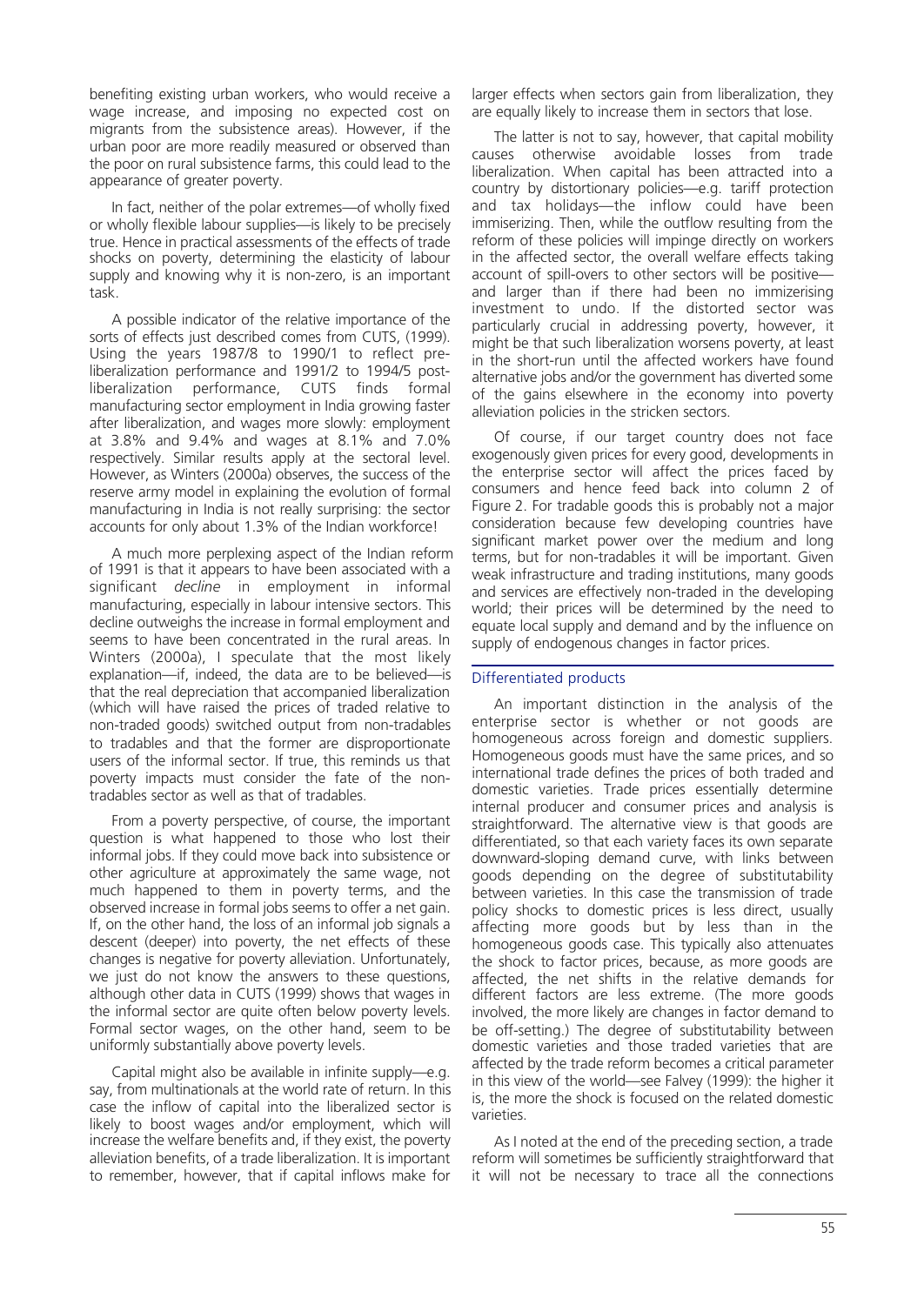mentioned here, but rather focus on just a very few of them. This can only be determined case-by-case, however.

## E. Taxes and spending

The right hand set of boxes in Figure 2—the trapezoids—illustrates the third of the major static links between trade and poverty: via taxes and government spending. The common presumption is that falling revenues can squeeze social expenditures and hurt the poor, but, in fact, this is far from inevitable.

For most countries, the early stages of trade liberalizations in the 1980-90s entailed converting quantitative restrictions and regulations into tariffs and reducing high tariff rates. Particularly when the latter was accompanied by a reduction in the scope of tariff exceptions and exemptions it was as likely to increase tariff revenue, as to reduce it—Pritchett and Sethi (1991) and Hood (1998). Thus in this first stage, concerns over revenues can be over-stated, although, of course, the effective *increase* in taxation implied by reducing exemptions could raise prices. If these increases in prices impinge heavily on the poor, they could worsen poverty even if they increase economic welfare overall particularly if the government is not efficient in spending the revenue it collects. On the whole, however, given that exemptions are mainly granted to the rich and influential, it is unlikely that their loss is anti-poor.

Eventually, however, trade liberalization will reduce tariff rates so far that government revenue falls. This triggers the more common worry that the government, finding its revenue constrained, will curtail expenditure on social and other poverty alleviating policies and/or levy new taxes on staple and other goods consumed heavily by the poor. Given the association between structural adjustment, stabilization, liberalization and poverty over the 1980s, these worries have some historical basis, but it would be mistaken to assume that the association is immutable. It is clear, however, that governments must display care and maintain a clear focus if they are to ensure that this indirect route does not have adverse effects on poverty. Experience in East Asia over the late 1990s suggests that pro-poor expenditure can be at least partially protected even in the face of far larger shocks than a trade reform.

A further question under this heading is whether trade liberalization restricts a government's ability to manage spending and taxation in a way that impacts poverty. To start again at the less obvious end of the question, a trade liberalization bound at the WTO makes the price-reducing effects of tariff cuts less reversible: it constrains the government's (and its successors') ability to manipulate policy in arbitrary ways. Given that such manipulation very often redistributes real income from the poor to the rich, and that uncertainty reduces the incentives to invest, the constraints are likely to be beneficial. Put more positively, WTO may allow governments to tie their own, or their successors', hands in ways that would otherwise be politically impossible.

Much more common is the fear that bindings and/or commitments at the WTO prevent governments from pursuing pro-poor interventions. For example, if price variability is a problem it has been argued that the ban on variable levies, which stabilize the domestic prices of internationally traded goods, could hurt the poor by subjecting them to greater uncertainty. It is sometimes argued that the Uruguay Round Agreement on Subsidies precludes production subsidies that could stimulate output and development—see, for example, the positions of India and Korea during the negotiations—Croome (1995, p201).14 Moreover, consumption subsidies—a more promising anti-poverty tool—were not affected by the Round. There is a slight danger that the Agreement on Agriculture could undermine food subsidy schemes. This occurs if countries' nominal subsidy requirements have increased above low base year levels of support, and if direct consumption subsidies can not be substituted for the production-based subsidies that the Agreement constrains. But again, few developing countries face such problems.

All these arguments are essentially specific examples of the analysis above: they are trade interventions whose direct effects can be traced via the distribution and enterprise sectors. In addition, however, they have systemic effects because they affect whole classes of policies. For example, even if some particular subsidies would be advantageous, given the difficulty of identifying these cases and preventing their capture by interest groups, a blanket ban may be advantageous. Alternatively if governments have established good reputations for using trade policy contingently to stabilize the real incomes of the poor, blanket bans may raise perceived uncertainty in sectors that have not, to date, been subject to intervention. Clearly making such determinations in practice is going to be very complex, and all one can do is plead that they be made on the basis of the evidence on, rather than the theoretical potential of, government performance.

Finally, some have argued—e.g. Rodrik (1997)—that increased openness reduces governments' abilities to raise revenue because mobile factors can no longer be taxed so readily. If so, social and redistributive expenditure could be under threat. In its direct form this argument applies only to factors that can move locations in response to taxation (or other) incentives, so international trade policy is only indirectly relevant. For example, the general reduction in trade barriers since the mid-1980s has made it easier to 'cut up the value chain', which presumably fosters capital mobility.

On the trade side, increasing world competition makes it more costly for an individual country to tax exports in terms of both eroding the tax base and distorting production patterns. However, it is not clear that individual countries have ever had much scope for such taxes in manufactures, which is where trade barriers have come down most strongly in recent decades. An example where a country's own policy rather than world conditions (others' policies) matter would be if reducing

<sup>1 4</sup> The Agreement does restrict production subsidies in principle but for developing countries the disciplines are relatively weak. A trading partner would have to demonstrate actual harm before acting against them, which seems very unlikely for the sort of subsidies that might help to alleviate poverty.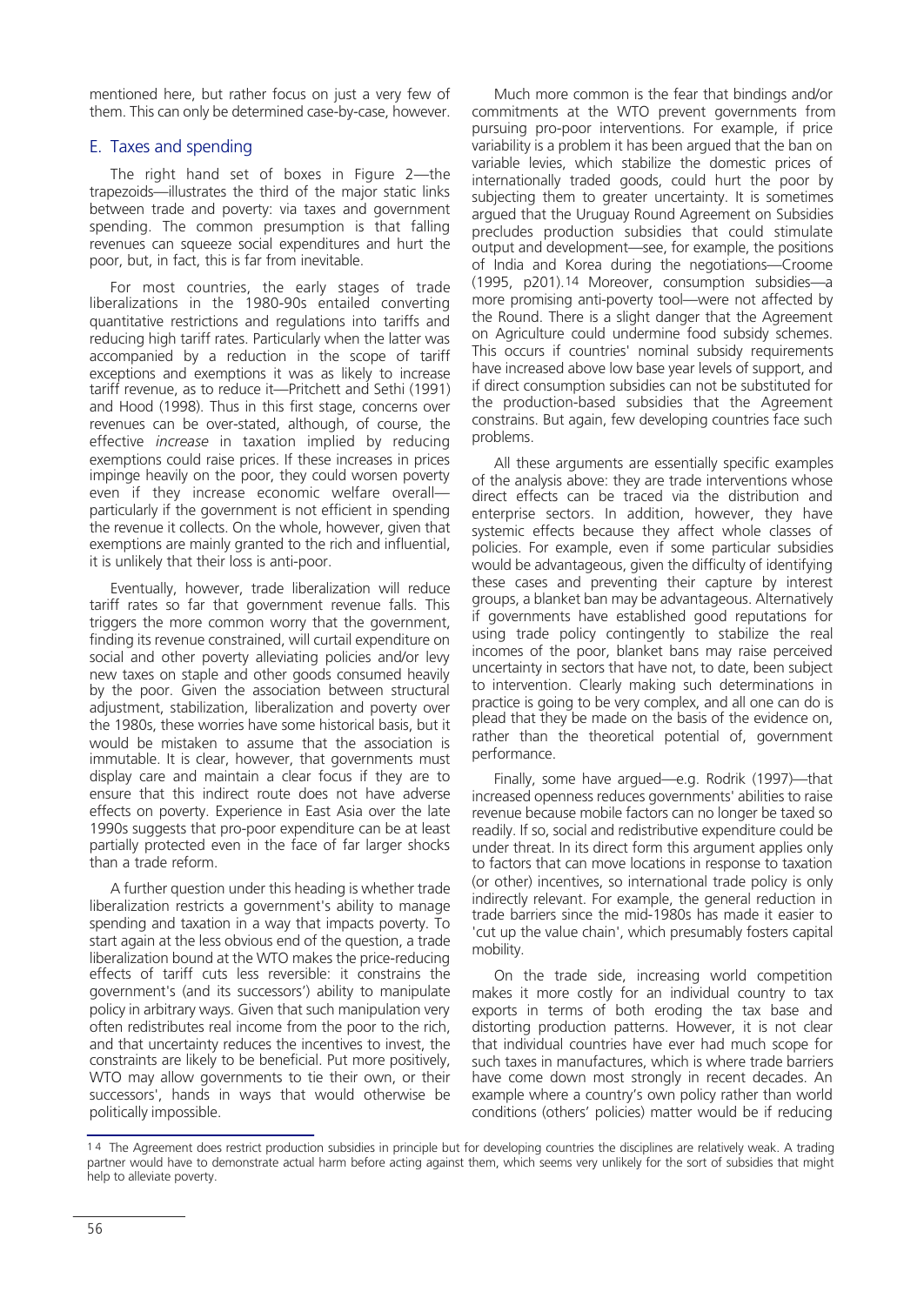tariffs on a good made it more difficult to tax local producers because they could more plausibly threaten to move off-shore and supply the market from abroad. In this case overall efficiency considerations would still mandate the tariff cut. However, if, for some reason, consumption of the good could not be taxed instead of production (and remember that the tariff cut will have reduced consumer prices, so there will be space for the former) there is a danger of governments losing revenue. Of course, as I noted above, falling revenue does not inevitably lead to declining poverty-alleviation.

An inability to tax capital is clearly a problem for governments intent on redistributive policies, and it clearly reduces the set of available options. It should not, however, be taken as precluding all possibilities. First, most countries collected only a small proportion of their revenues from capital taxation even when their economies were very closed. Second, in fact, many governments subsidize inward investment rather than fret about not being able to tax it. Third, there are other redistributive policies which are not vulnerable to this difficulty. For example, for tackling poverty, Bowles (1999) lists land reform, re-assigning property rights implicit in use of the commons, public-brokered risk sharing, greater accountability in the provision of public services, and removing or reducing discrimination. None of these is easy, but they certainly show that taxing capital is not the only route to helping the poor.

## F. Shocks, risks and vulnerability

The static analysis that I have presented so far compares two perfectly stable scenarios, but, in reality, the real world is full of shocks. Thus we should ideally try to deal more directly with the effects of trade liberalization on the *chances* of falling into poverty (or of emerging from it) in an uncertain world. We need also to recognize that economic actors' responses to these probabilities may, in turn, feed back onto the static effects just discussed.

The simplest analysis of risk supposes that both foreign and domestic economies are subject to independent random shocks. By increasing foreign exposure, trade liberalization increases the weight of foreign relative to domestic shocks in the determination of domestic welfare.15 The simple notion of risk spreading suggests that at low levels of trade, further trade liberalization would tend to reduce overall risk because it is very unlikely that both international and domestic conditions would both be very good or both be very bad together—i.e. they would tend to off-set each other. However, if foreign shocks are much greater than domestic ones, risk could increase, and if foreign and domestic shocks were strongly positively correlated, the off-setting will be rather weak.

The most obvious application of the independent risks approach is if farmers produce a crop which a trade liberalization transforms from a non-tradable into a tradable good. Postponing for now any consideration of price stabilization policies, this change seems most likely to reduce overall variability since in addition to the risk spreading argument, most world markets are more stable than local ones because they already aggregate a lot of off-setting shocks. Another possibility, however, is that liberalization leads farmers to switch from crop x (subsistence food, say) to crop y (cash crop). Their overall risk then switches from that for x to that for y, and thus could obviously increase. However, if this switch is made knowingly and has no spill-over effects beyond the farmers who make the decision, it is not obviously welfare worsening, for even if the risk increases, the returns might do so too. Thus, just as with the rural-urban migration example above, higher expected welfare might be associated with increasing observed poverty if farmers accept higher risk in order to reap higher returns but periodically suffer the bad luck that that entails.

Of course, the switch from subsistence to cash crops may not be made knowingly (governments do not always convey information on risk accurately) and there may be important spill-overs. Oxfam—IDS (1999) report how, in rural Zambia, switches to maize as a cash crop apparently eliminated the knowledge and seed supplies required for subsistence varieties, preventing farmers from reverting to traditional methods when the cash crop market disappeared. Additionally, switches between crops may have serious implications for intra-household income distributions. If, for example, adult males receive the returns from cash crops but females and children bear the risks of failure in terms of nutrition or schooling, the decision to switch could worsen female and child poverty, and may even not be welfare enhancing for the household overall. The important point analytically, however, is that not every ex post descent into poverty is the result of an ex ante flawed trade liberalization.

An alternative lens on the previous paragraph is the observation that the inability to bear the risks entailed in producing cash crops can explain the unwillingness to pursue higher average returns created by trade and hence may explain some apparently disappointing supply responses to trade reforms. If they face catastrophe if things go badly, the poor may not be able to afford to be entrepreneurial—Morduch (1994). The policy implication of this is to call for serious consideration of whether the inability to bear risk reflects distortions in, for example, asset ownership or in capital markets. Creating a guaranteed minimum level of real income through policies such as standing public employment schemes could increase the supply responses and income benefits of trade liberalization significantly—see section I below.

One fear is that, because trade liberalization (especially in the context of a WTO Round) alters the set of feasible policies, it affects the ability of governments to operate price stabilization policies. Thus, for example, if prior to liberalization domestic food prices were stabilized by varying the restrictiveness of trade policy (e.g. variable levies, or by allowing imports only in periods of shortage), moving to a fixed tariff could increase domestic instability.

<sup>1 5</sup> Foreign shocks are, of course, transmitted through the links discussed above. As above, they will pass through different amounts of the risk onto the poor according to the specifics of the case—e.g. much if a sector makes heavy use of casual labour, little if price shocks are mostly absorbed by an official purchaser of export crops. Thus sectors with apparently similar distributions of international shocks can have very different implications for the probability distribution of shocks facing the poor.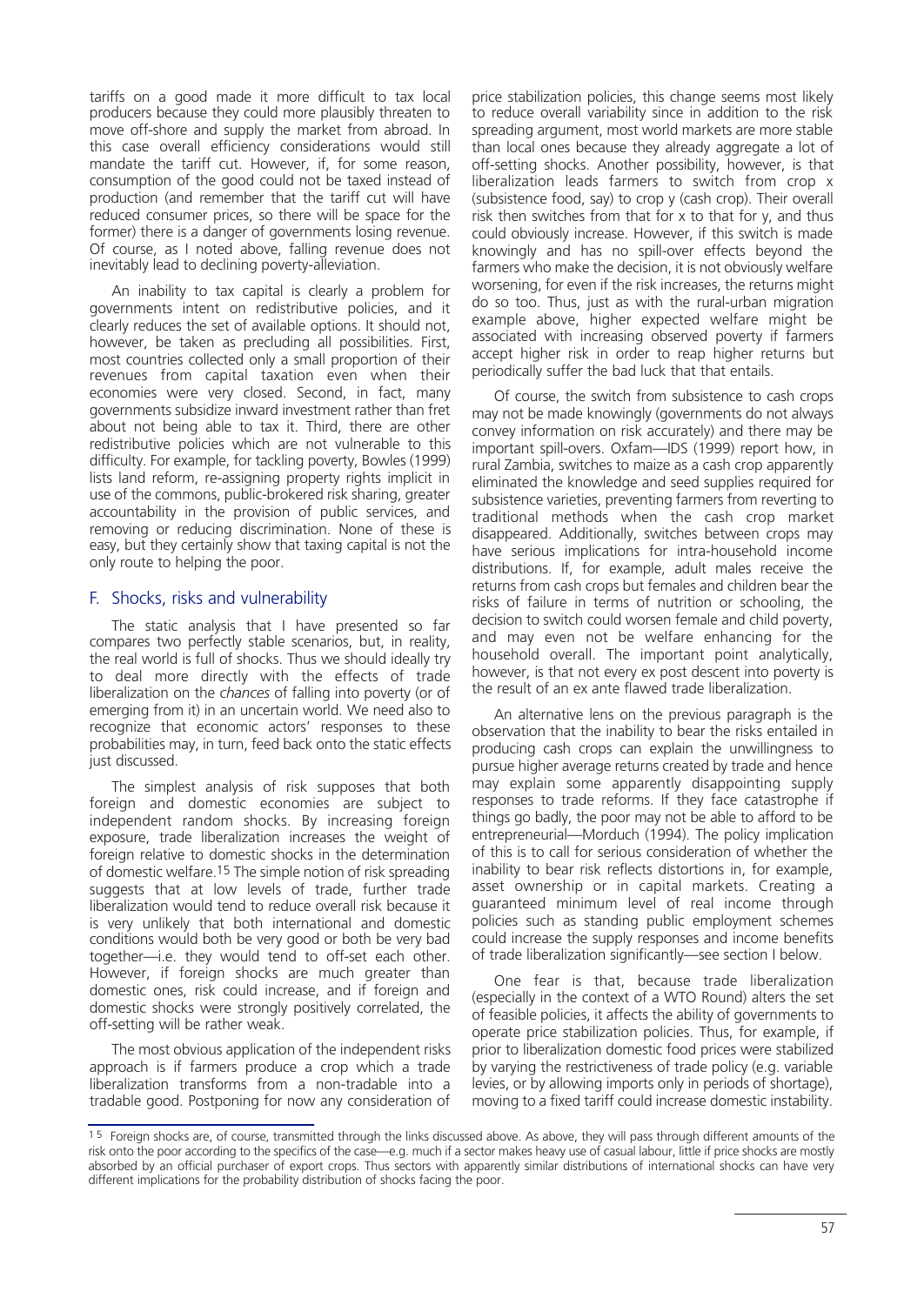Thus, for example, the Uruguay Round constraints on variable levies or on export subsidies could increase instability, and hence poverty, in certain economies even if they raise average incomes. It is not clear how important this possibility is, however: I know of no documented cases that it has actually occurred.16

Turning briefly to country-level data, there is a presumption that more open economies suffer more heavily from terms of trade shocks, e.g. Rodrik (1998) and that this, in turn, slows their development or worsens their welfare. The first part of this question has at least two elements. First, if openness encourages specialization one would expect the net barter terms of trade (the ratio of import to export prices) to become more volatile with openness. In fact, this appears not to happen—see Lutz and Singer (1994), and also Easterly and Kraay (1999), who find that very small countries have no worse volatility than larger ones. Second, a given volatility in the terms of trade implies a greater volatility in national income the more open the economy, and we expect openness to increase with trade liberalization (and also as country size falls). This second element does receive empirical support—Rodrik (1998) and Easterly and Kraay (1999).

An important related question is whether more open and liberal economies generate larger or smaller domestic shocks; this could go either way. Krueger (1990b) argues that openness encourages better policy positions in general. Rodrik (1998), on the other hand, suggests that more open economies have greater volatility in total income, which suggests that the terms of trade element dominates the local shocks elements. However, income volatility does not necessarily imply greater consumption volatility, for open economies may be better able to smooth consumption (and investment and government spending) by importing. Thus, overall, trade liberalization has somewhat ambiguous implications for macroeconomic stability.

The connection between trade liberalization and risk and vulnerability is clearly very important and yet is very poorly researched. One can certainly find examples in which adverse shocks have led to some people falling into poverty that they may have plausibly avoided in the absence of reform, but such observations alone do not constitute a case against liberalization. As well as the trade-offs between individuals that we noted above in the static results, we need to consider the trade-offs for any individual over time and between states of nature. It would be perfectly rational to voluntarily increase the ex ante risk of poverty in return for a sufficiently higher average income.

## G. Economic growth, development and technology

Economic growth is the key to permanent poverty alleviation. It is also strongly related to contemporaneous reductions in poverty—see, for example, Bruno, Ravallion and Squire (1996) or Roemer and Gugerty (1997). Unless growth seriously worsens income distribution the proportion of the population living in absolute poverty will fall as average incomes increase. The balance of the evidence seems to be that although growth can be associated with growing inequality (or economic decline with narrowing inequality), the effects on poverty tend to be dominated by the advantageous direct effects of growth—see, for example, Demery and Squire (1996) on Africa. This effect also appears to generalize to the very poor (below \$1 per day)—Ravallion and Chen (1996) or Bruno, Ravallion and Squire (1996), although, at such very low levels of income, small shocks loom large, and Demery and Squire (1996) find hints of contrary evidence in Africa. In recent work, Dollar and Kraay (2000) have found that the incomes of the poorest fifth of the population grew one-for-one with GDP per head in a sample of 80 countries over four decades. This was as true of growth induced by openness to trade as of that due to other stimuli. Possibly lying behind these results, but possibly independent of them, is that it is generally easier for the government to raise the resources for poverty alleviating policies if incomes are higher and/or growing.

Overall, therefore, if there is any truth in the claims that openness enhances growth, we might reasonably expect it to have beneficial effects on poverty through that route alone. Certainly we should require very strong case-specific information that a particular trade liberalization seriously worsened income distribution before adopting the contrary view. On the other hand, it is well to note that 'neutral' growth has to be strong if it is to stabilize the *absolute* number of poor in an expanding society. Each year output growth has to keep pace with population growth and then to add some more to pull the incremental numbers of poor out of poverty. Thus relying on growth and the growth effects of trade liberalization is probably not sufficient to address poverty problems over the medium term. Conscious policy is also required.

What about trade liberalization and growth? Controversy rages. There is evidence that, even allowing for adjustment strains, liberalization typically boosts growth in the relatively near term—e.g. Operations Evaluation Department (1992), Greenaway et al (1998). Whether this reflects just a one-off improvement in efficiency or long-run increase in the latter's rate of growth is not clear, however. The former is still worth something, but it is the latter that really matters.

There is widespread belief that openness, fairly broadly defined, stimulates growth. Frankel and Romer (1999) is among the most recent and most convincing of studies advancing this view, although some of the other more commonly cited studies—e.g. Dollar (1992), Sachs and Warner (1995), Edwards (1998)—have received pretty rough treatment recently from Rodriguez and Rodrik (1999). Moreover, from the perspective of this paper it is important to note that these latter studies include open trade (the *result* of trade liberalization) as only one of several indicators of openness and one which generally seems to weigh rather lightly in the overall result—e.g. Harrison (1996).

In part, I believe, the weakness of the empirical link between liberal trade and growth reflects the great

<sup>1 6</sup> And would be pleased to hear if such cases exist.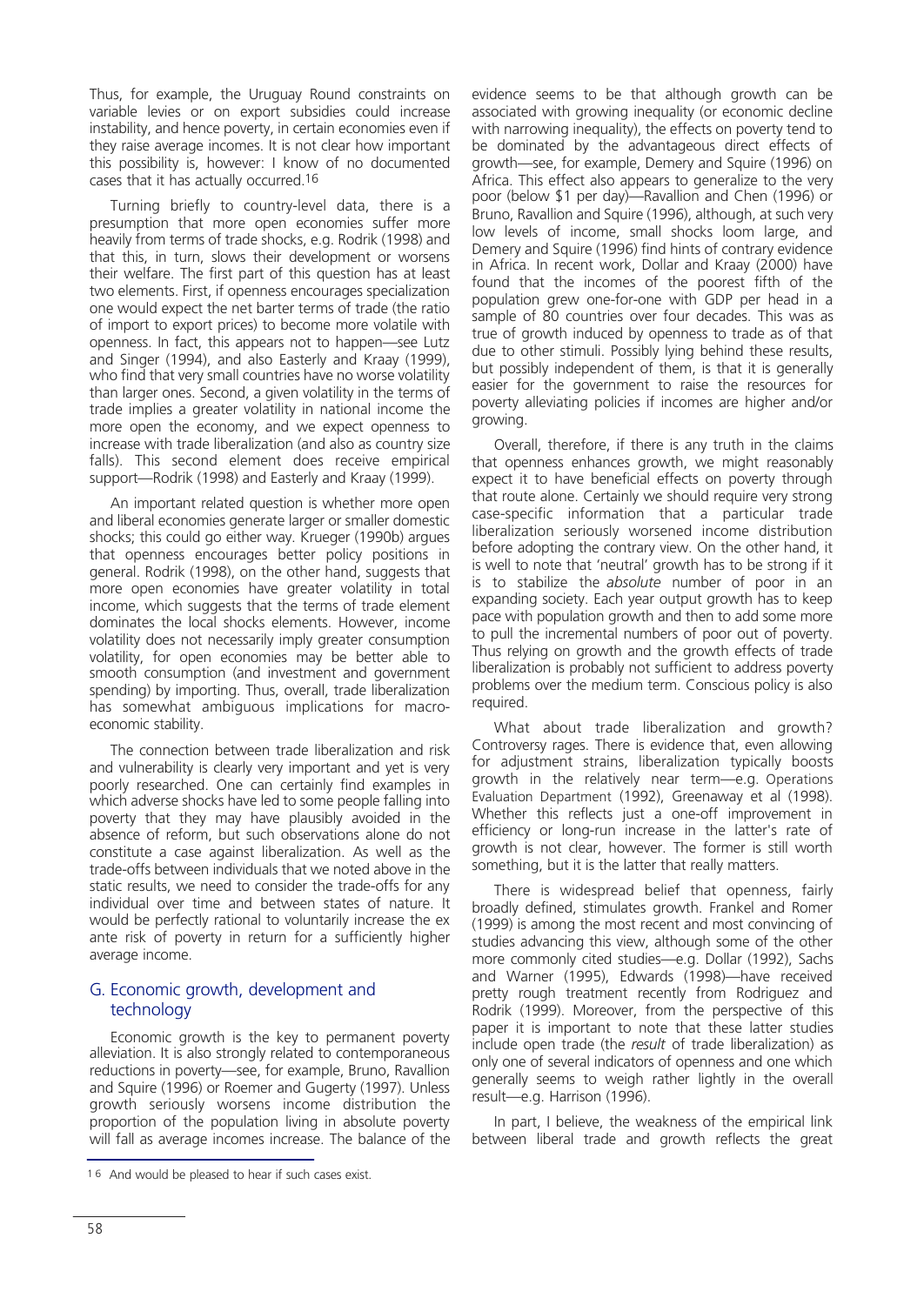difficulties of measuring trade stances once one comes inside the boundary of near autarchy: for example, tariffs need to be aggregated, quantitative restrictions assessed and then aggregated, and the degree of credibility level of enforcement measured—see Winters (2000c). Overall, the fairest assessment of the evidence is that, despite the clear plausibility of such a link, open trade alone has not yet been unambiguously and universally linked to subsequent economic growth. It has certainly not, however, been identified as a hindrance. Moreover, trade liberalization has a positive role as part of a package of measures promoting greater use of the market, more stable and less arbitrary policy intervention, stronger competition and macro economic stability. With the exception of the last, an open trade regime is probably essential to the long-run achievement of these stances, and it probably helps with the last as well (Krueger 1990b). Thus, taken as a whole, trade liberalization is a major contributory factor in economic development.

Any link from openness to growth probably operates at least partly by enhancing technical progress: for example, by making new inputs, new technologies, or new management techniques available to local producers. Such flows could arise from trade—either imports or exports—or from direct flows of technology from abroad.

The evidence that access to imports enhances performance is quite strong—Esfahani (1991) and Feenstra et al (1997)—while that which postulates a link from exporting to technology is, surprisingly to some, weaker. While macro studies and case-studies have suggested links, detailed and formal work based on enterprise data is doubtful: Bigsten et al (1999) find links for Africa, while Kraay (1997) is ambiguous for China and Tybout and Westbrook (1995) find nothing for Latin America. Similarly it is quite difficult to prove that FDI boosts efficiency e.g. Haddad and Harrison (1993). In both cases the problem is one of causation: efficiency and exporting are linked because efficient firms export, FDI and efficiency because investors choose efficient firms and sectors. While there is undoubtedly a connection between openness and the dynamism of an economy, it is more complex than economists sometimes choose to believe. Openness probably needs several concomitant policies or conditions before it will generate growth.

Of course technological flows need not depend just on trade or commercial transfers of know-how; they may arise autonomously or through direct interventions in research and development in favour of developing countries. An example of the latter is the green revolution, which produced and disseminated high-yield varieties of grain to many parts of the developing world. While most commentators hold the green revolution to have been a significant step forward in poverty alleviation, the mechanisms identified are quite complex. For example, non-farmers have sometimes been major beneficiaries via increased demand for purchased inputs where local industries existed to satisfy the demand for consumption goods and equipment—Moseley (1999)—or where demand for local services increased—Mellor and Gavian (1999). Both are examples of significant intermarket spill-overs. Alternatively, income has been transferred from farmers to net buyers of food through policies that forced agricultural output to be domestically absorbed rather than exported—see Quizon and Binswanger (1986) on India.

A very sensitive issue in the area of openness and technology is intellectual property—TRIPs. The Uruguay Round TRIPs agreement certainly results in developing countries having to pay more for using certain technologies, and in those cases will both reduce income and curtail the use of the technologies. On the other hand, the increased rewards may stimulate the flow of technology to developing countries, although, to date, firm evidence to that effect is lacking. The commercialization of intellectual property may also bias it away from meeting the needs of the poor, since collectively they represent such a small market. Thus coterminous with the creation of intellectual property rights, serious attention should be paid to the older publicly funded sources of technology, and to ensuring that IPRs do not shut off routes for the cost-effective development of crop technologies and health products for the poor. The critical examples of this are, perhaps, South Africa's difficulties in acquiring anti-AIDS cocktails at reasonable cost and the failure of pharmaceutical companies to work seriously on malaria.

It seems impossible at present to make convincing generalizations about how technology and trade liberalization might interact in their effects on poverty. However, I would re-iterate the argument in section D that the sectoral composition and factor intensities of the affected sectors will be major factors in determining those effects, not whether in any particular industry, the technology is labour-using or labour-saving.

Growth does not appear explicitly in the analytical scheme of Figure 2, but it should not be forgotten on that account. Growth will affect relative prices as well as the incomes generated by the enterprise sector both in terms of average wages and rates of return and the number of people working in that sector. By generating greater demand, growth will assist governments to raise revenue. To the extent that growth is based on technological improvements it will affect the incomes generated by the enterprise sector as well as increase the output that farm households can generate at any given price level.

## H. Short-term adjustment

### Adjustment costs

Trade liberalization is generally held to have long-run benefits, but it more or less requires adjustment in a country's output bundle to achieve them. If adjustment is costly, liberalization could lead to periods of decline and/or poverty before things get better.

For assessments of the overall economic benefits of liberalization, the distinction between the social and private costs of adjustment is critical. The former are net losses to society, through, for example, higher unemployment. The latter are private costs that are counterparts to private gains elsewhere—for example, the loss of jobs that existed only by virtue of subsidy or distortion. For the purposes of poverty impact analysis, however, the distinction is less significant. Our question is just whether individuals or households slip temporarily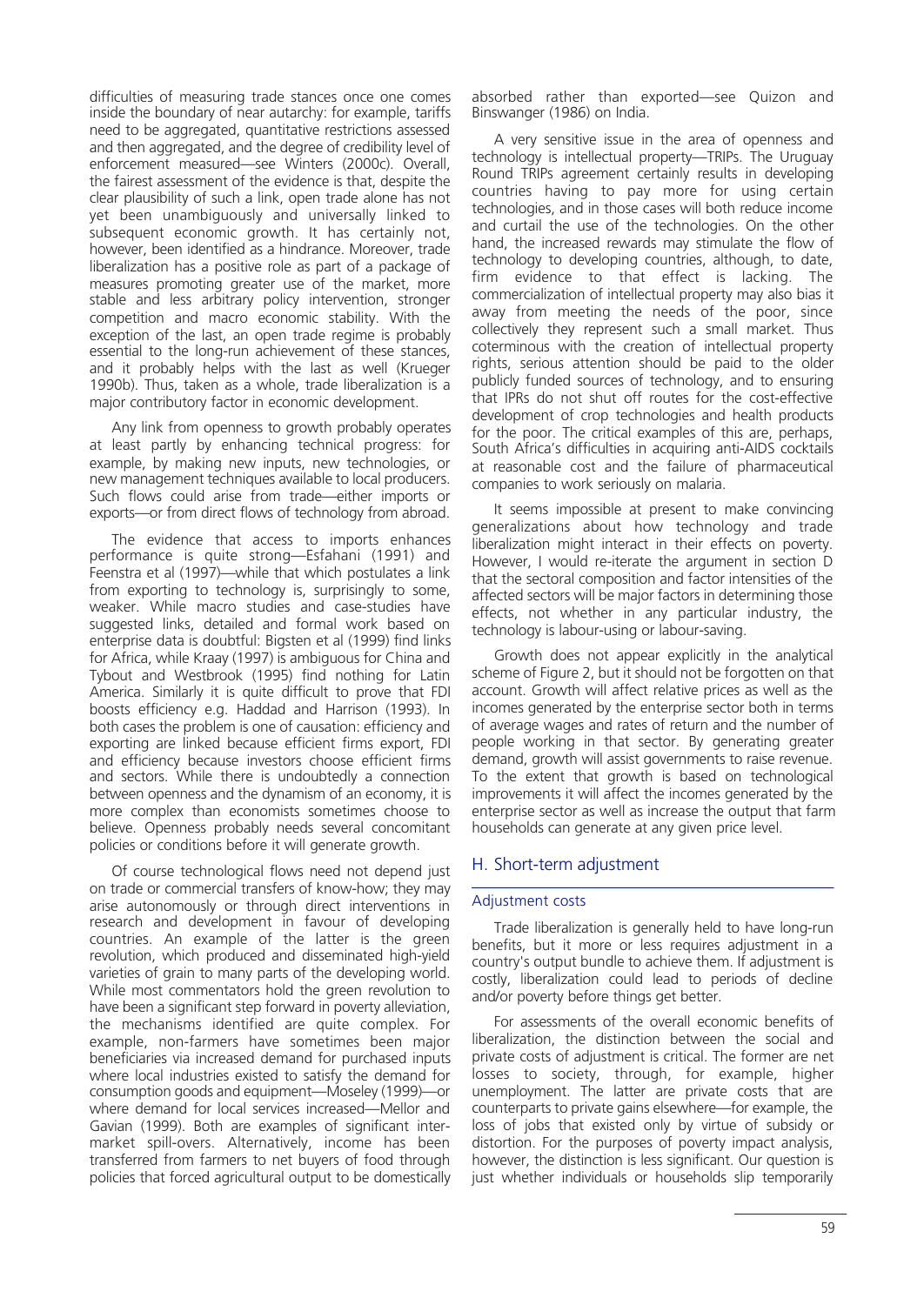into poverty as an economy adjusts to open trade, and what can be done to prevent this and help them if they do.

The most significant adjustment problem lies in factor markets, especially employment, and so I concentrate on that. There are two separate questions: how long do spells of unemployment/underemployment last and who suffers them. (It is the nature of adjustment or transition costs that they are temporary. Permanent losses are strictly the business of previous sections, although, of course, in practice it requires great confidence in one's analytical and empirical tools to claim to be able to separate permanent from temporary job loss ex ante.)

### How long does unemployment last?

The key to answering this question lies in the speed of labour turnover and the flexibility of the labour market. Unfortunately, there is apparently very little research directly on labour turnover in developing countries— Matusz and Tarr (1998). The latter suggest that, in industrial countries (where liberalization more frequently entails the contraction of a sector, not its demise), it is surprisingly rapid in most circumstances. If so, unemployment of displaced workers will be relatively short-lived. In some cases workers displaced from lowpaid jobs not only found new jobs quickly, but at higher wages—Jacobson (1978). In developing countries such benign effects are also a realistic possibility, although the evidence is based on aggregate employment data rather than surveys of workers. For example, Mauritius has successfully combined a limited trade liberalization (in an Export Processing Zone) with poverty reduction—see, for example, Milner and Wright (1998), who identify increasing unskilled and female wages as exports boomed. Panama is another case: a strong liberalization of trade in 1996/7 and of domestic regulations in previous years led to a decrease in unemployment (16.2 to 13.2 in one year) and to reduced poverty as informal sector wages rose and poor workers entered formal employment. Harrison and Revenga (1998) find manufacturing employment increasing almost immediately after half the liberalization's they study; the other half are mostly transitional economies in which much more than trade liberalization was happening and in which the general retrenchment created a very unfavourable environment for trade-displaced workers.

Life is not necessarily so rosy, however, even in "regular" (i.e. non-transition) liberalizations. Workers may suffer long-lived and deep losses of income if they have previously enjoyed very high levels of protection or if they had built up strong firm-specific human capital. For example, Jacobson et al (1993a,b) find that the US workers laid off after long job tenure earned 25% below their pre-dismissal wages after five years. Rama and MacIsaac (1999) find that employees displaced from the Ecuadorian Central Bank in 1994 had regained on average only 55% of their pre-dismissed salaries after 15 months despite generally low unemployment levels. Mills and Sahn (1995) found that of Guinean public sector workers laid off over 1985-88, half of those who found new jobs increased their earnings. However, their average unemployment duration exceeded two years and fully 30% of them were still unemployed by 1992.

Where major reform is undertaken, it is frequently argued that things must get worse before they get better. Fiscal retrenchment is necessary immediately and the 'old ways of doing things' comprehensively dismantled in order to lend credibility to the claim that new ways will emerge. Under these circumstances it is hardly surprising that transitional unemployment occurs, and the key factor in its duration will be the institutional structures for new activity to grow. The latter include such things as the freedom to establish new firms, the ability to obtain service by utility companies, the security of property rights and the existence of credit markets. They do *not* include policies to delay change by protecting employment and existing employers except, possibly, in the very short run. Such delays undermine the credibility of reform and hinder the development of new activities, as, for example, we saw in Poland over 1990-91 (Winters and Wang, 1994) and India over the early nineties (CUTS, 1999).

The conclusion is, yet again, that it is difficult to generalize about how deep and how durable transition losses will be. One needs to know about the specific circumstances of the affected sectors. It does seem likely, however, that costs will be greater the more protected the sector originally was and the greater the shock. In particular, labour markets suffering very large shocks can become dysfunctional because even normal turn-over ceases as incumbents dare not resign for fear of not finding a new job. Thus major reforms—e.g. transition or concentrated reforms—e.g. closing the only plant in a town—do seem more likely to generate transitional losses through unemployment than more diffuse reforms. On the other hand, it is precisely the sectors with highest protection or the economies with most widespread distortion that offer the greatest long-run returns to reform.

### Transitional unemployment and poverty

Transitional unemployment (or declining rewards for skills) is unfortunate for anyone who suffers it, but it does not necessarily lead to poverty. Individuals who have lived beyond the reach of poverty for some time will generally have assets, or access to credit, with which to smooth consumption. Thus for such individuals it is only longer shocks that fall within the remit of this paper. The poor, on the other hand, will have very few assets, and so will be unable to smooth over even short spells of unemployment. Hence, even switching from one unskilled informal sector job to another could cause severe hardship, especially if temporary stress led to permanent or semi-permanent consequences, such as losing one's place in the queue for rented housing or education services. This suggests that attention to transitional unemployment should mainly be focused on those who were poor or near-poor initially. This is not always the case in practice, for typically the middle class will be more articulate and more influential politically than the poor.

## I. Trade and poverty: the policy implications

This paper is primarily about the positive economics of trade policy and poverty (i.e. the facts, as we can best infer them), but ultimately these are of interest mainly because they inform the normative question of 'what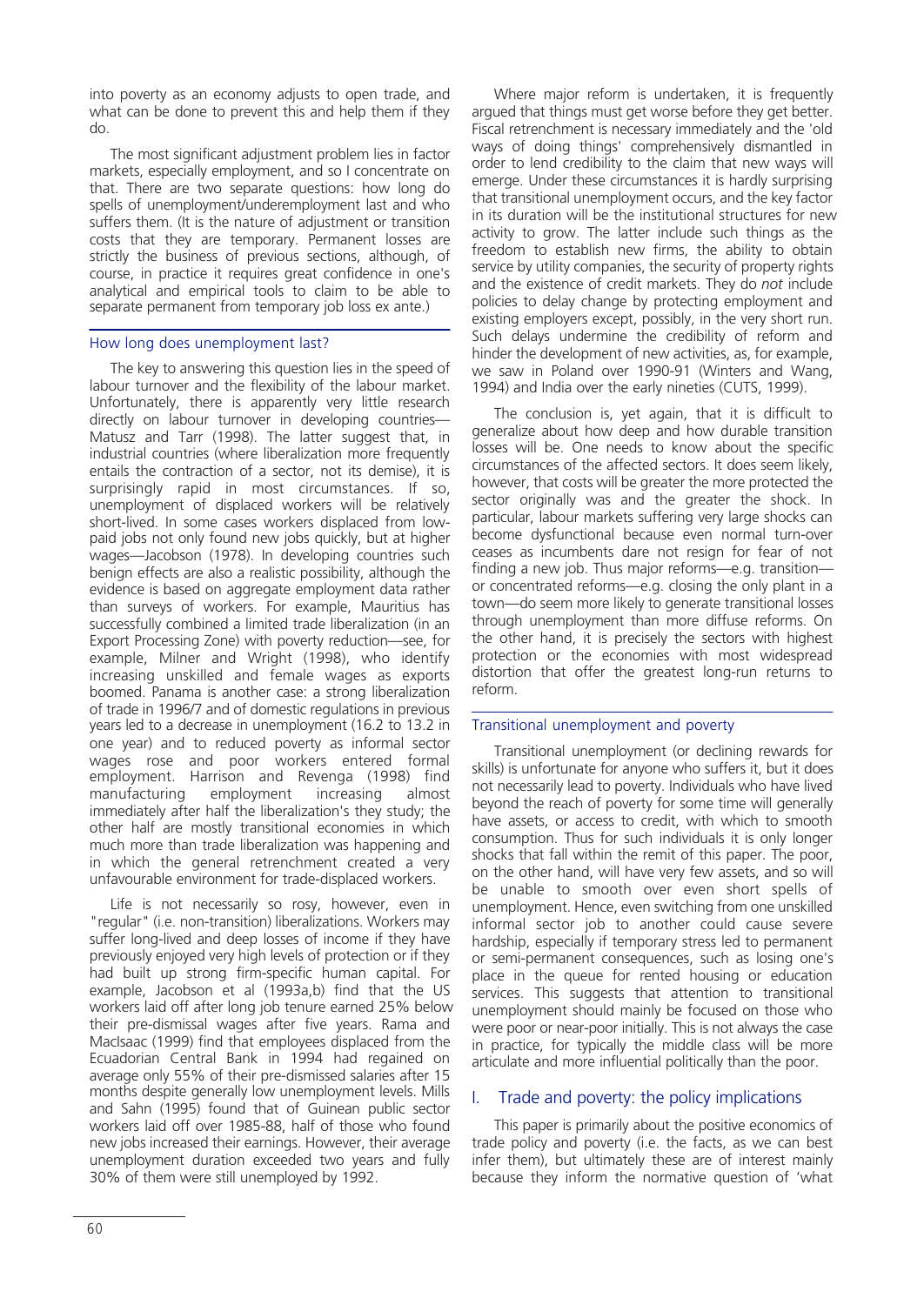should we do'. I conclude, therefore, with a brief discussion of some of the policy issues involved.

The discussion above suggests that trade liberalization can have both positive and negative effects on poverty. If poverty alleviation is a major goal of national policy, it is important to think how international trade policy can be harnessed to assist it. This section briefly considers some possible policy responses starting with trade policy and moving through to a broad set of what I call complementary policies. It does not deal with the tradeoff between poverty and other goals, but it starts by reiterating that even within the poverty arena trade-offs exist.

### Judging policy

If one is to enter the debate, one needs a yardstick against which to judge policy. If that is to condemn any shock that causes even one individual suffer a reduction in income, it is unnecessary to carry out any analysis. Given the heterogeneity of households and that trade policy is strongly redistributive between people in the domestic economy, all policies will fail this test. Even the requirement that no household fall temporarily into poverty is likely to be too restrictive to permit any action in poor countries. The more utilitarian view that the number of households (or persons) in poverty should be reduced is more appropriate. Even this, however, needs to be mediated by attention to the depth of poverty and to the different ways in which different dimensions of poverty respond to shocks.

In practical circumstances, it is also important to recall that it is easier to identify losers from trade policy than potential gainers. The losers from reform are identifiable, concrete and personified—Krueger (1990a)—whereas the gains are diffuse and appear merely prospective and theoretical. Only in a proportion of cases can one confidently identify the sectors that will gain (e.g. when large export taxes are removed), and even then, although one might identify capital or resource owners who stand to benefit, it is almost impossible ex ante to name the workers who will fill the new jobs and/or benefit from pay rises. Couple this with a natural tendency to place greater weight on (and hence to be more vocal about) declines in welfare than on equal increases, and it is easy to see how attitudes towards liberalization policy are biased towards antipathy. Moreover it is usually the case that the poor are much less able to articulate their concerns than the middle and elite classes.

None of this should be construed as saying that all criticism of trade liberalization is misguided and biased, but it is a warning that the volume of opinion is not a sufficient indicator of the true merits of a policy change. It also re-emphasizes the importance of political leadership in explaining the relative merits of different policies, even difficult and subtle ones like trade liberalization!

## Trade policy

Consider, first, how trade reform itself might be managed from a poverty perspective. One response to the fear that a trade liberalization will cause poverty is "don't do it", but this is not satisfactory. While it has proved hard to isolate the effects of liberal trade on economic growth empirically, there is widespread agreement that it has an important role to play. It not only brings advantages directly but it is also important in the constellation of polices designed to ensure efficiency and competition in markets, and transparency and predictability in policymaking. Thus in the long run liberal trade assists poverty alleviation and should figure in the poverty-conscious government's armoury.

Another response is "don't do it all: while everyone is in favour liberalization in general, certain sectors or products should be exempt". In fact, all countries have such exceptions—e.g. agriculture in Europe, clothing in the United States—but that does not necessarily make them good economics. There undoubtedly are cases where an isolated intervention in trade would be beneficial to immediate economic welfare and/or to poverty alleviation. However, given the difficulties of identifying these cases, of preventing their capture by interest groups and of avoiding the systemic signal that lobbying for intervention pays, it is unlikely to be beneficial overall to try to pursue them. Thus while one does not need to progress all the way to free-trade to reap the benefits of liberalism, the case for planning a series of exceptions is not strong. One needs very strong evidence of the efficacy of such interventions, and this is, on the whole, missing. Simply appealing to the experience of East Asia is not persuasive. It is not beyond dispute that their trade interventions were important or beneficial (Lee, 1995, suggests the very opposite for Korea), and it is far from certain that other countries have the policymaking institutions to be able to replicate East Asian policy stances effectively.

A third response is "don't do it now". This is a more useful response in some circumstances. For example, trade reform in the midst of recession seems likely to suffer more, and more durable, transitional unemployment than reform in a boom; where investment is necessary to allow the production of export-quality goods, time may be desirable to permit it to occur. There is, however, a world of difference between committing to policies with long adjustment periods and postponing liberalization because 'the time is not ripe'. The key is credibility that reform will actually occur. Adjustment costs may be lower if adjustment can be spread somewhat through time, but they are probably enlarged if adjustment is resisted in the hope that the threat of liberalization will go away. It is notable that some trade reforms have been accelerated once they have been launched—e.g. implementation of free trade in the EEC, of the Kennedy Round tariff cuts, and of the tariff cuts planned in the ASEAN Free Trade Agreement—usually at the behest of the private sector. This presumably reflects the fact that, once it is accepted that reform will occur, business is keen to adjust rapidly.

Thus sequencing a major trade liberalization is probably desirable—just as, say, the Uruguay Round permitted long adjustment periods. This should not merely entail postponing the largest adjustments longest, however, but should pay attention to the different adjustment needs of different sectors and to the interactions between different parts of the package. For example, if the inputs and outputs of a particular sector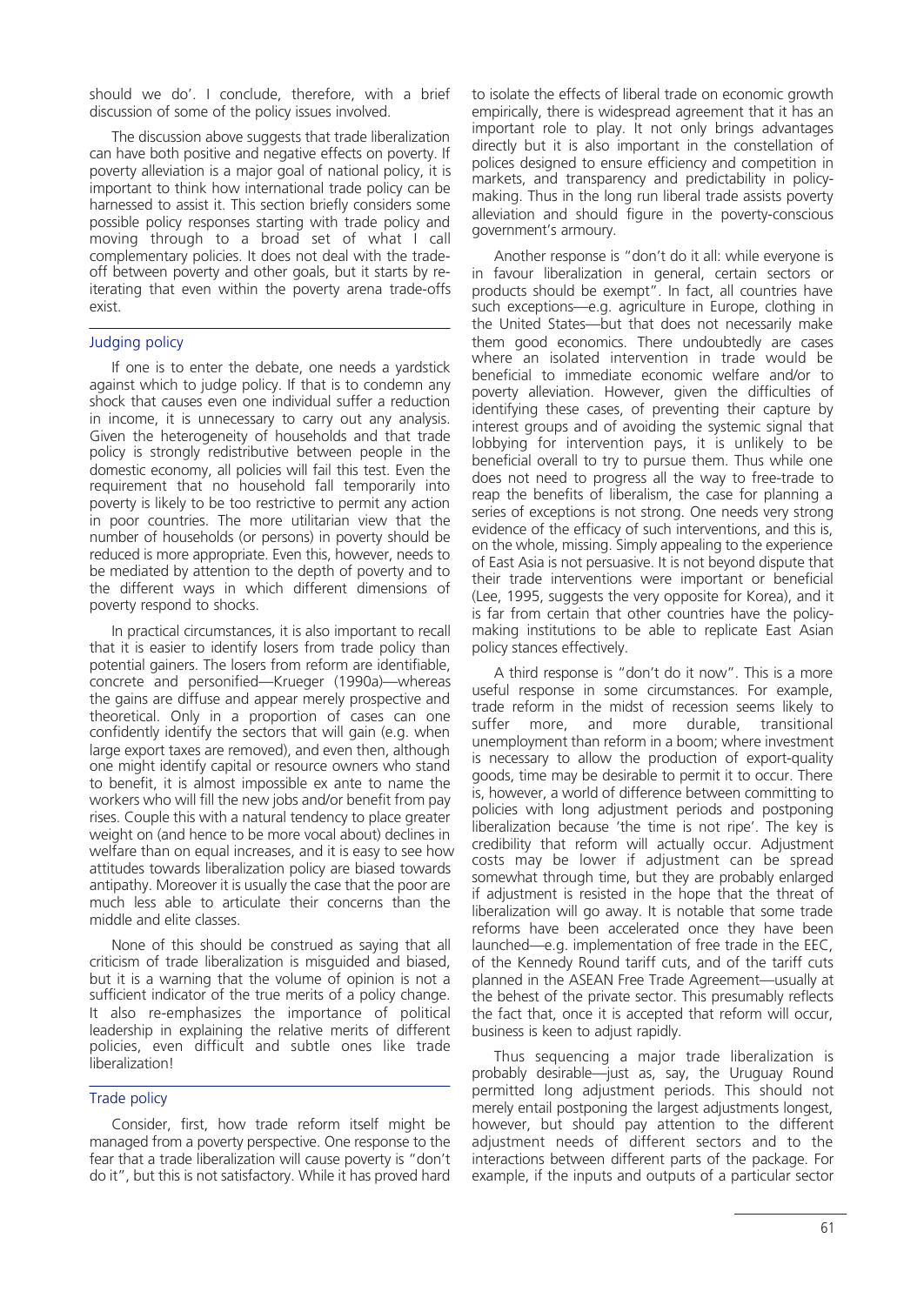are liberalized at very different rates, the sector could face either negative incentives for production during the transition (if tariffs on the output fall faster than those on inputs) or excessively positive ones. Whatever the transition period, credible commitment to the final goal is important, for without it neither current nor potential production activities will look desirable and there will be a diversion of effort into lobbying.

### Specific compensatory policies

If trade liberalization causes poverty among certain sections of society, a natural response is to ask whether society can not offset the effect directly. Despite their theoretical attractions for economists, governments are not generally attracted to simple budgetary transfers because of their cost, their transparency (and the transparency of their abuse) and the appearance that they do little to cure 'the problem' that the individuals face. Rather assistance is usually offered, if at all, in terms such as retraining, relocation assistance, and temporary income support. In fact, while they probably do have a contribution to make, even these approaches face severe difficulties. Official retraining has mixed success under any circumstances; worse, there are problems in separating those cases where trade is to blame from those where it is not.17 Thus unless one is willing to underwrite almost any adjustment, identification of cases is a major difficulty.

Making a general commitment to compensate individuals for adverse shocks is most unattractive, however. It has potentially huge cost and it shifts private risk to the public sector, with all the attendant problems of people taking on extra risk precisely because they keep any gains while the government gets the losses. It is not the role of the state, nor is it feasible, to absorb every negative shock that might afflict individuals. On the other hand it is difficult to make a moral case as to why trade shocks warrant adjustment assistance while other do not.

A further complication is giving compensation in a way that encourages rather than discourages adjustment. European agricultural policy is essentially designed to protect farmers from the consequences of their declining competitiveness in food production, and yet it has the effect of rewarding current not ex-farmers. Compensation is no longer so strongly related to farmers' current output, but because it is paid only to those who keep their farms it has the effect of supporting farming as an activity.

In cases where trade liberalization leads to the loss of jobs, government can insist on, and perhaps help to finance, redundancy payments. These can help some people to avoid poverty, but is not guaranteed to do so as shown by the so-called 'new poor' in Zimbabwe who failed to use their money productively and ended up among the poor (Oxfam—IDS, 1999). Moreover, redundancy payments typically reward past service not current need and so are not particularly well targeted for poverty purposes.

## General compensatory policies

These policies—often referred to as safety nets—are designed to alleviate poverty from any source directly. They replace the problem of identifying the shock with one of identifying the poor. Ideally, countries should already have such programmes in place. Indeed, a major part of their effect arises from their mere existence rather than their use: they facilitate adjustment by assuring the poor that there is a minimum (albeit barely acceptable) below which they will not be allowed to fall. If tradeadjusting countries do already have these schemes, they have the advantages over tailor-made schemes of automaticity, immediacy and a degree of 'road-testing'. Sensibly constructed, safety-nets need not entail huge expenditure: there is rather little chance of people using them by choice if the thresholds are set low enough; and, since relieving poverty is more or less universally recognized as a responsibility of the state, there is little argument about the legitimacy of such interventions.

Targeting is a major problem for safety nets, for the middle classes are often better able to access them than are the poor. Moreover, a major trade shock could put severe financial pressure on them. However, Ravallion (1999) offers some useful thoughts on setting them up. Workfare is a good start, provided that the wage is low enough, that there is little or no administrative discretion in its application, and that the tasks set are seen to be of communal interest. In fact, Ravallion suggests that local communities select the projects to be undertaken under workfare and that the richer ones should also be asked to co-finance them. Workfare needs supplementing, however, by schemes to provide food to people such as the elderly and infirm who cannot work, and for children —e.g. food-for-education schemes. These supplementary schemes may be tripped on and off according to need, but should have a permanent infrastructure and sensitive and quick triggers. Expenditure on safety nets is almost by definition counter-cyclical, and so it will need firm commitment by government to ensure that the money does not dry up in times of greatest need.

Safety nets can not be the only response to the threat of increasing poverty from trade liberalization, but, they are an important part of it. They can generally be better targeted than other polices and they are not very distortionary of market forces. If countries do not have them already, they should consider setting them up as part of the context for a trade reform that may create short-term poverty. They should not, however, be tradeshock-specific.

### Complementary policies

Complementary policies are those which it would be useful to have in place or to implement simultaneously with a trade liberalization. They are not directly compensatory, but are rather designed to ease the adjustment strains and help households avoid poverty by allowing them a greater degree of economic viability.

<sup>1 7</sup> See Decker and Corson (1995) on the USA's Trade Adjustment Assistance Program. This doubles unemployment insurance cover from 26 to 52 weeks for workers certified as displaced by trade liberalization. After serious abuse in its early years when it was merely a transfer—over 70% of claimants went back to work for the employer from whom they were said to have been displaced—a training element was added. This had the effect of screening out claimants who did not want/need training, but apparently did nothing to increase the earning power of recipients.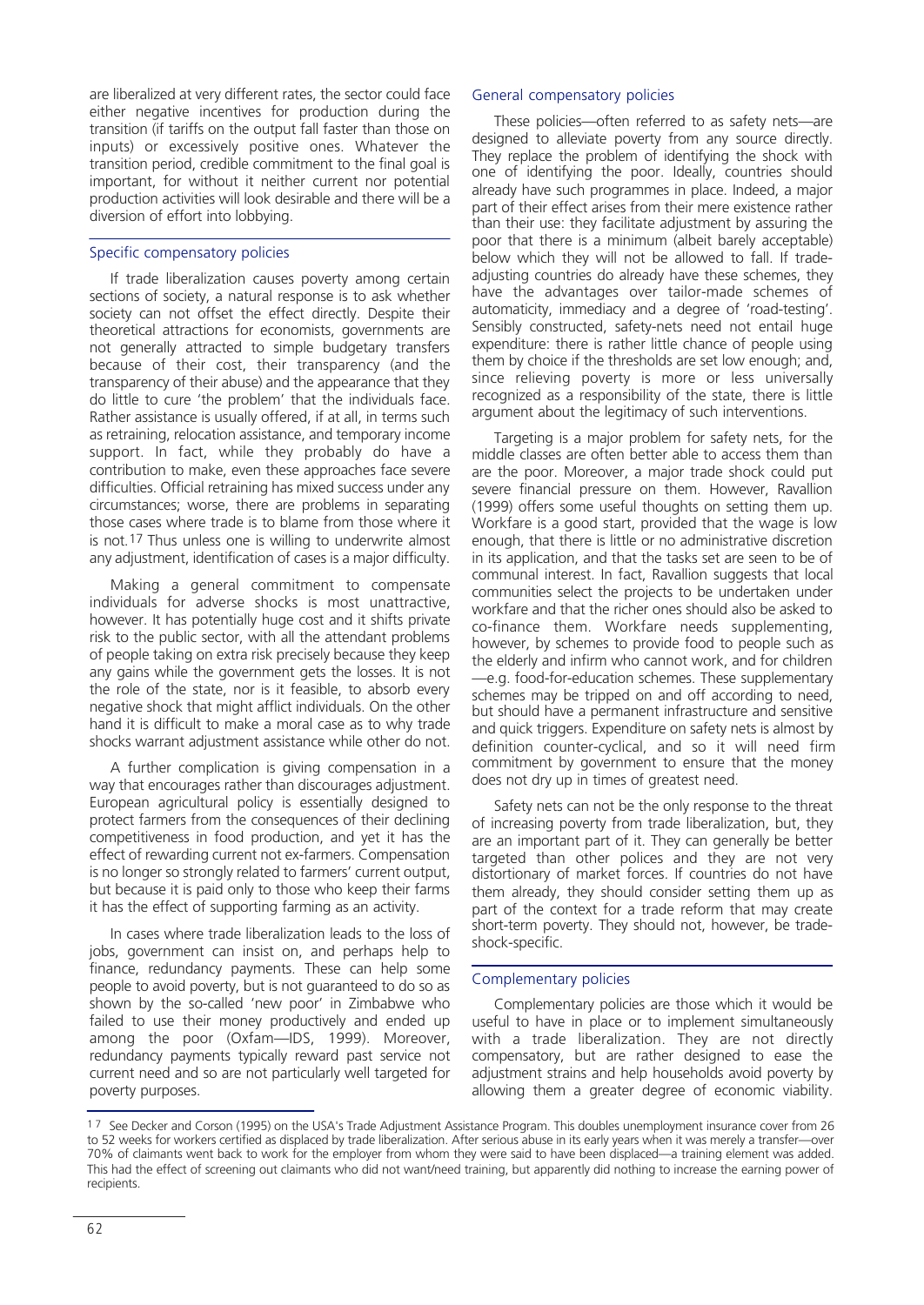## Box 4: Creating markets in Africa

The IDS—Oxfam fieldwork in Africa turned up several examples of external assistance in creating apparently viable markets of use to the poor. For example:

#### **Horticulture in Zimbabwe**

Whilst horticulture is relatively underdeveloped in most of the smallholder areas, an increasing number of resettled and communal households are now becoming involved as producers of the main crops. This has primarily been the result of 'Outgrower' schemes and the sourcing or subcontracting by the large-scale commercial farms. The Horticultural Promotion Council (HPC) estimates that around 3,000 smallholders are now growing for export on a contract basis, accounting for approximately 10% of Zimbabwe's exports. (These small-scale 'outgrowers' tend to supply the four main pack-houses in Zimbabwe, which are the large-scale producers looking for added volume and to diversify risk). The HPC established the Smallscale Linkage Programme in January 1999, designed to provide communal and resettled farmers with the knowledge and skills to produce high-value, out-of-season export crops. Quality is a critical issue. Study of the Mbare fruit market demonstrated that communal and resettled farmers sold limited amounts of produce to Harare Produce Ltd., and the remaining (deemed 'sub-standard') to the local market.

#### **Craft products**

Women interviewed in the Sese communal area, involved in the production of pottery, were being linked to European markets through the Craft Enterprise Programme executed by the Rural Unity for Development Organization. The programme covers more than 165 households. In addition to servicing the export market, the women were trading in the domestic market to tourist resorts and along the major roads. They noted significant growth in the export sales of pottery, which enter duty free in the European and US markets. An added incentive for sales to these markets, is that the buyers meet the cost of transportation. Annual income for these women was very low, even by subsistence standards, but it is still a useful supplement to their households.

*Source:* Oxfam—IDS (1999)

Strictly, these policies include very general prescriptions for addressing poverty, such as the distribution of productive assets, adequate education and health provision, and the encouragement of civil society and participation and voice among the poor. However, I restrict this brief discussion to those that refer rather specifically to reaping the benefits and avoiding the costs of trade liberalization.

The critical issue in the poverty impacts of trade liberalization, especially for surprises therein, is the functioning of markets. A trade liberalization needs to be preceded by thought about whether any markets are likely to fail and accompanied by monitoring of the same. Policies designed to ensure that markets continue to function or develop where required seem likely to have high pay-off for both aggregate income and for poverty alleviation. Among the important factors identified by Winters (2000a) are:

#### Infrastructural support

Potential opportunities for poor producers to benefit from a more open trading regime have been lost because critical infrastructure was either absent or had deteriorated. In both Zimbabwe and Zambia remote farmers have found their opportunities constrained by an inability to reach major market centres. In the same way, many of the benefits of relaxed retailing regulations and the availability of new and/or cheaper goods have been confined to urban and peri-urban areas.

### Market institutions

Just as important are failures in market institutions. The poor frequently seem unable to attain the economic mass required for the establishment of markets that once established may be viable. Policy should aim at the creation of the market as an institution, not the ongoing subsidization of market activity. Part of facilitating the poor's participation in markets may be finding means to allow them to combine very small consignments of inputs or outputs into reasonably sized bundles. This is not the poor combining to achieve a measure of market power, which is not usually realistic, but of reducing transactions cost sufficiently to make it worth dealing with them. Box 4 cites two examples of market support from Oxfam-IDS's African field-work.

#### Missing credit markets

Development economics has many examples of missing credit markets preventing development, and the same phenomenon is visible in responses to trade liberalization. Thus, for example, achieving minimum consignment size might entail hiring draught power or seasonal labour, but this is not possible without credit. Similarly, establishing informal businesses in activities such as trading may require more capital than the poor can raise. These cases in which poverty constrains the responses to incentives replicate the results of Lopez, Nash and Stanton (1995) in their panel study of Mexican agriculture. I have nothing to add by way of solutions, but note the issue as one of considerable importance.

#### Establishing business

If trade liberalization opens up business opportunities in new areas, new businesses are likely to be required. If the regulations for establishing these are restrictive, and their ability to get inputs (especially utilities) weak, these opportunities will go begging. Similarly regulations on expansion and on labour recruitment and separation could curtail the willingness of existing firms to expand. The reservation of particular sectors for small firms in India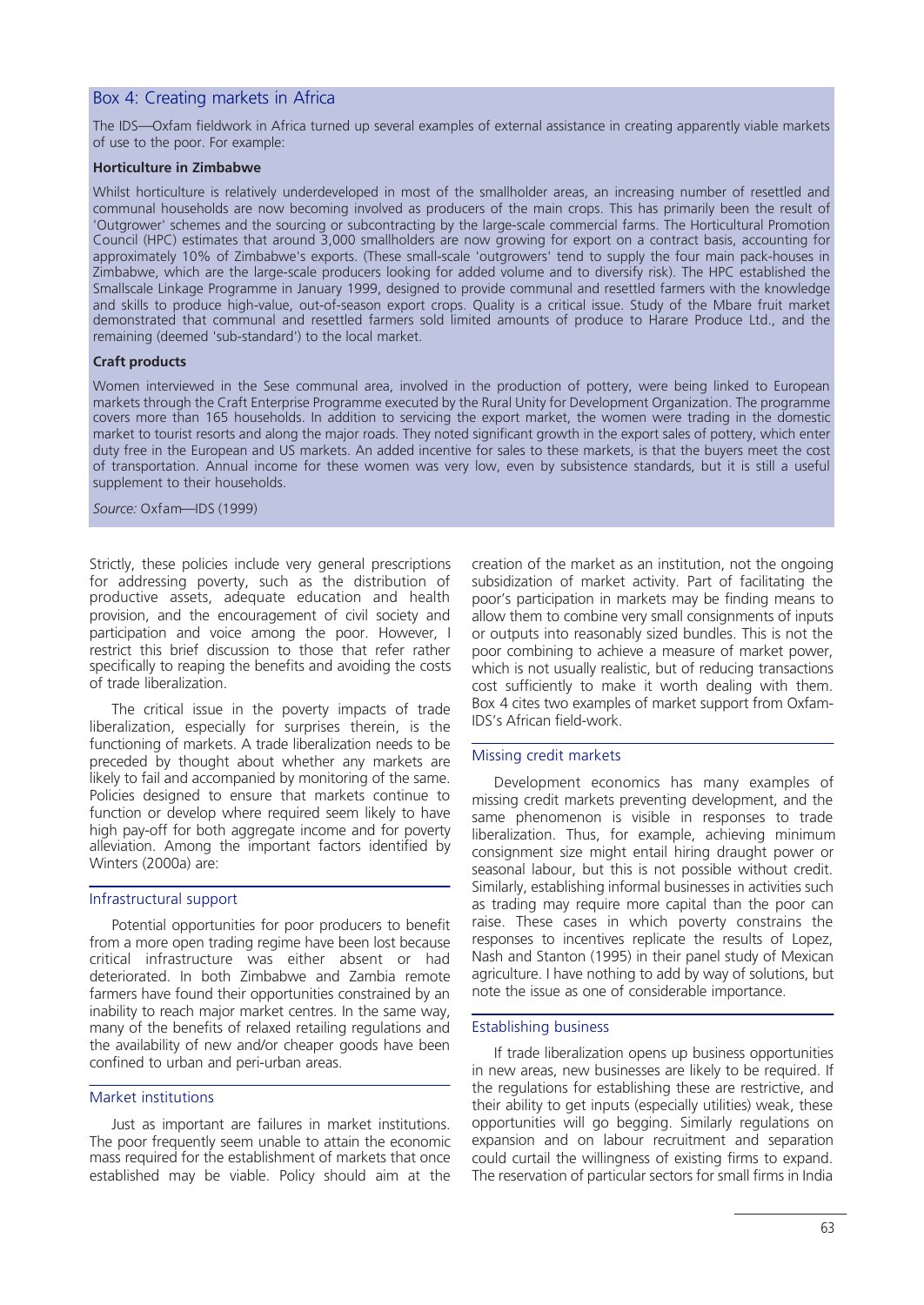## Box 5: Competition through entry: Hammer-Mills

Domestic trade deregulation has created many new opportunities for small-scale agro-processing, particularly within the maize sub-sector. For example, in Zimbabwe 3,500 new hammer mills have opened up since liberalization, mainly in the rural areas, and the share of hammer millers in total maize milling has increased to almost 80%. (The USAID-funded 1995-96 Zimbabwe National Hammer Miller Status Study ). These mills are mechanically simple and robust (being based on swinging or rotating hammers in a grinding chamber), and can be used by unskilled labour. They provide quality maize meal products to nearby customers in the poor communities in areas such as Mashonaland Central, Manicaland, Masvingo, and Matebeleland North and South, saving them significant transport costs.

The hammer mills have provided a new source of livelihood in both Zambia and Zimbabwe. In Zimbabwe hammer mills were estimated to employ 7,512 permanent workers; including casual workers, the sector employs a total of 10,000 workers; and if hammer mills in commercial farming areas are included, this takes the total to 12-13,000 workers. About 18% of employees in urban hammer mills are female and 8% in rural areas (ibid.).

Indeed, large-scale millers in Zimbabwe are now believed to have a combined market share of only 20-25% of maize meal trade. According to The Herald newspaper (6/6/97), one large-scale commercial miller is reported to have closed six of its nine milling plants around the country, in response to the intensified competition provided by the new small-scale millers. Whilst poor producers have benefited from this opportunity, so too have poor consumers.

*Source:* Oxfam—IDS (1999)

may be having this effect. There is clearly a trade-off between labour protection and the number of jobs, but we suspect that for the purposes of poverty alleviation it will call for weaker rather than stronger protection. A success story of business de-regulation is the growth of maize hammer milling in Zambia and Zimbabwe—Box 5.

#### Pre-requisites or concomitants?

Whether these complementary policies should be prerequisites for or concomitants of trade liberalization remains a contentious issue. While there is a literature on sequencing reform within the trade sector and between trade and capital accounts, there are no convincing empirical generalization about sequencing in the sense discussed here. There may be a case for delaying liberalization by a few months while some of the legislation on business and labour is put in place and plans for protecting market institutions laid. My own view, however, is that any further delay will be interpreted as a reluctance to liberalize trade and will send completely the wrong signal.18 A credible plan for liberalizing the borders—albeit one with significant transition periods will be an important stimulus to reforming these other areas in ways that will typically have other benefits as well.

### Key questions for policy makers

The link between trade policy and poverty is evidently a very complex topic for which few generalizations are possible. The analysis above, however, does suggest some important questions that should be posed about any prospective trade reform. I conclude, therefore, with a check-list for policy makers.

### *Will the effects of changed border prices be passed through to the rest of the economy?*

Trade policy and shocks operate primarily via prices. If price changes are not transmitted, e.g. because governments continue to fix the internal prices of goods which they have ostensibly liberalized internationally, the most direct effects on poverty (positive or negative) will be nullified.

*Is reform likely to destroy effective markets or create them; will it allow poor consumers to obtain new goods?*

Perhaps the most direct effect of trade reform on poverty is via the prices of goods/services in which poor households have large net positions. The largest price shocks occur when either the initial or final price is finite and the other infinite (i.e. when there is no market). A shock that completely undermines an important market e.g. for a cash crop or a form of labour—is likely to have major poverty implications. Similarly, bringing new opportunities, goods or services to the poor can greatly enhance welfare.

### *Is reform likely to affect different household members differently?*

Within a household, claims on particular goods and endowments of particular assets (labour) are typically unevenly distributed. It is possible that poverty impacts will be concentrated on particular members—usually females and children, who may lose personally even when the household in gains in aggregate.

*Will spillovers be concentrated on areas/activities of relevance to the poor?*

Sectors of an economy are interlinked and, if substitutability is high, a shock will be readily transmitted from one to another. Frequently the diffusion will be so broad that it has little effect on any particular locality or sector, but sometimes—e.g. where services are traded only very locally—the transmission is narrow but deep. Then it is necessary to ask whether the second round effects have serious poverty implications. Agricultural stimuli can confer strong pro-poor benefits on local economies via benign spillovers.

<sup>18</sup> In particular, in the absence of a clear and monitorable plan for specific pieces of infrastructure, a general wish to wait until the roads or ports are 'ready' is just a recipe for indefinite postponement.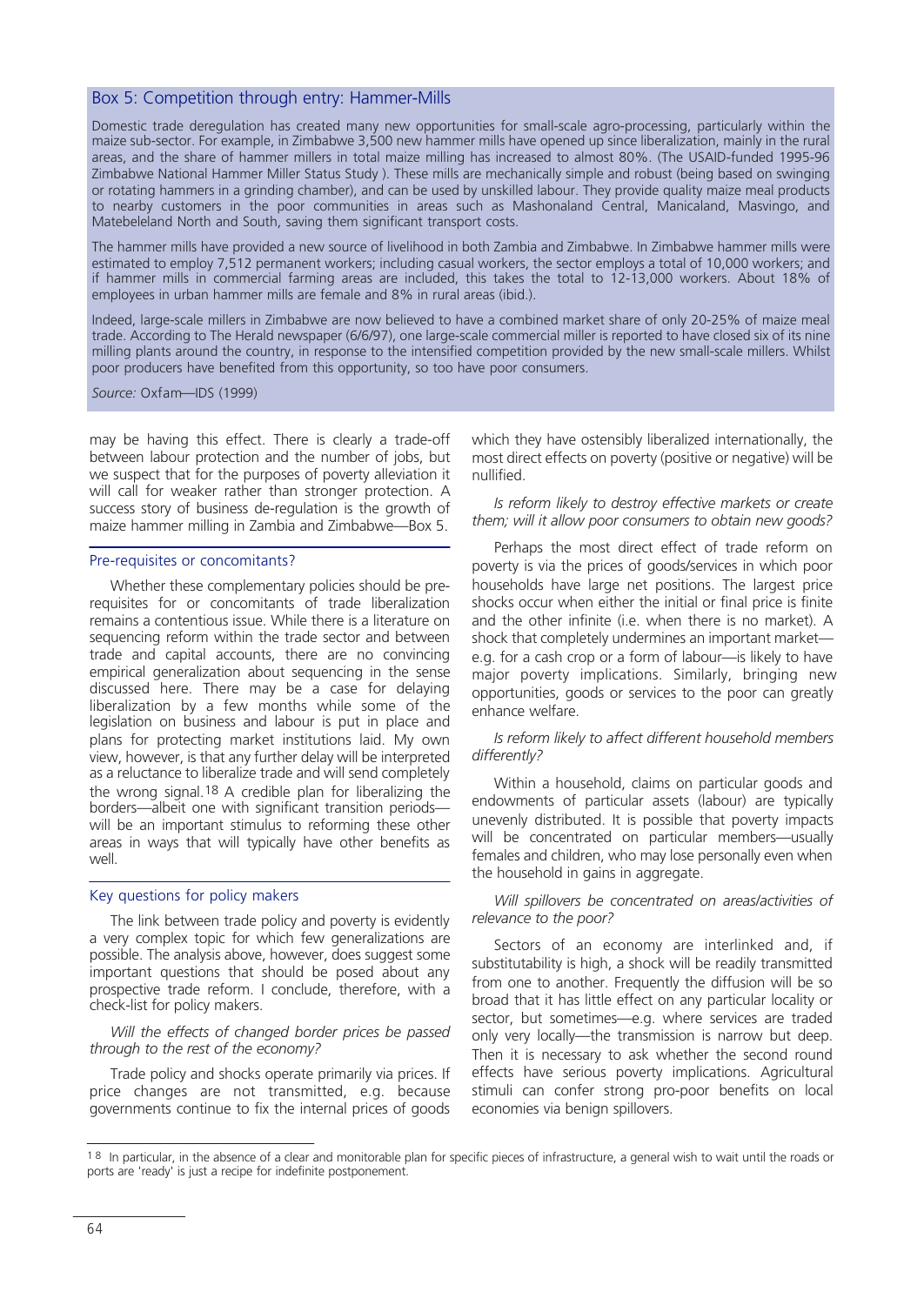### *What factors are used intensively in the most affected sectors? What is their elasticity of supply, and why?*

Changes in the prices of goods affect wages according to factor intensities. Predicting either the price effects or the factor intensities of affected sectors can be complex, as was seen with the Latin American reforms of the 1980s and 90s. In addition, if factor supplies show some elasticity, part of a trade shock will show up as changes in employment rather than in factor prices. In the limit, a perfectly elastically supplied factor will experience only employment effects. This is most pertinent for labour markets. If the prevailing wage is determined by subsistence levels, switching people from one activity to another has no perceptible effect on poverty. If, on the other hand, the trade-affected sector pays higher wages (because, say, it has an institutionally enforced minimum wage), increases in activity will tend to reduce poverty and declines increase it. The formal/informal divide is important in this respect.

In all this, it is important to remember the difference between the functional and the personal distribution of income. Falling unskilled wages generate poverty only to the extent that the poor depend disproportionately on such wages.

*Will the reform actually affect government revenue strongly?*

One's immediate reaction is that cutting tariffs will reduce government revenue. While in the limit this clearly true—zero tariffs entail zero revenue—many trade reforms actually have small or even positive revenue effects, especially if they convert NTBs into tariffs, remove exemptions and get tariff rates down to levels that significantly reduce smuggling. Even where revenue falls, it is not inevitable that expenditure on the poor will decline. That, ultimately, is a policy decision.

*Will reform lead to discontinuous switches in activities? If so, will the new activities be riskier than the old ones?*

If a trade liberalization allows people to combine 'national' and 'international' activities, it is most likely to reduce risk: foreign markets are likely to be less variable than domestic ones and even if they are not, risk spreading is likely to reduce overall risk. If, however, trade reform leads to more or less complete changes in activities, there is a possibility that risk increases as the new activity is riskier than the old one.

*Does the reform depend upon or affect the ability of poor people to take risks?*

The very poor can not bear risk easily. Because the consequences of even small negative shocks are so serious for the poor, they may be unwilling to take opportunities that increase their average income if they also increase the chance of losses. This might leave them with only the negative elements of a reform package. Similarly, if a reform makes it more difficult for the poor to continue their traditional risk-coping strategies, it may increase their vulnerability to poverty even if it increases mean incomes.

*If the reform is broad and systemic, will any growth it stimulates be particularly unequalizing?*

Economic growth is the key to sustained poverty reduction. Only if it is very unequalizing, will it increase absolute poverty.

*Will the reform imply major shocks for particular localities?*

Large shocks can create qualitatively different responses from smaller ones—for example, markets can seize up or disappear altogether. Thus if a reform implies very large shocks for particular localities mitigation in terms of phasing or, better, compensatorycomplementary policy, could be called for. There is a trade-off, however, for typically larger shocks will reflect bigger shortfalls between current and potential performance and hence larger long-run gains from reform.

*Will transitional unemployment be concentrated on the poor?*

The non-poor will typically have assets that carry them through periods of adjustment. This might be unfortunate for them, but it is not poverty strictly defined. The poor, on the other hand, have few assets, so even relatively short periods of transition could induce descent deep into poverty. If the transition impinges on the poor there is a strong case for using some of the long-run benefits of a reform to ease their adjustment strains.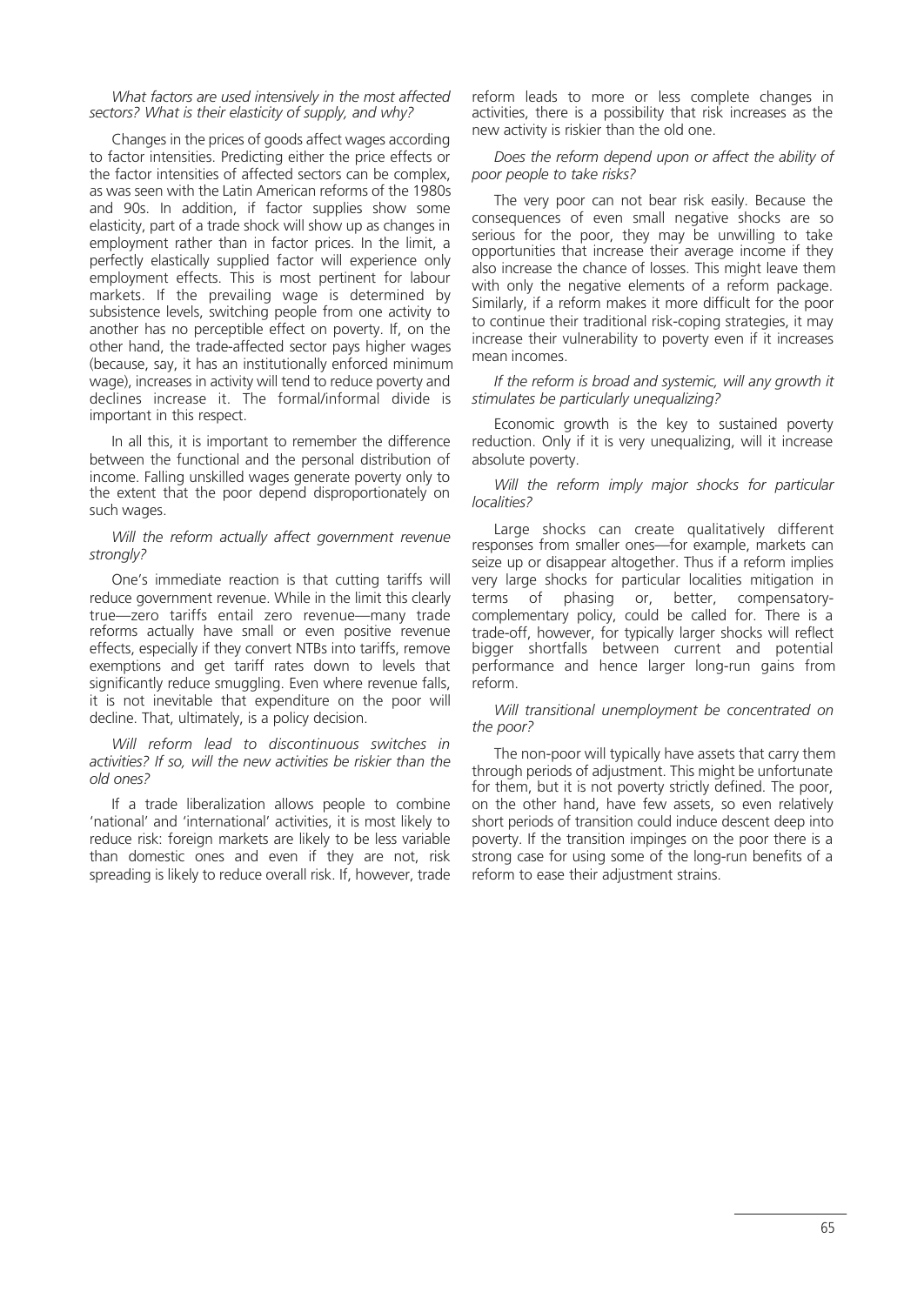# **References**

- Baldwin, R. E. and Baldwin, R. E. (1997) 'Alternate Approaches to the Political Economy of Endogenous Trade Liberalization'. *European Economic Review*, vol. 40, pp. 775-82.
- Baulch, R. (1996) 'Neglected trade-offs in poverty measurement', IDS Bulletin, vol. 27,
- Baulch, R. and McCulloch, N. (1998) 'Being poor and becoming poor: poverty status and poverty transitions in rural Pakistan', *Working Paper*, 79, IDS.
- Bigsten A et al (1998) 'Exports and firm-level efficiency in African manufacturing', mimeo, Centre for Study of African Economies, Oxford University.
- Binswanger, H. and Quizon, J. (1986), 'Modeling the Impact of Agricultural Growth and Government Policy on Income Distribution in India', *The World Bank Economic Review*, Vol. 1, pp.103-148.
- Booth, D., Lugngira, F., Masanja, P., Mvungi, A., Mwaipopo, R., Mwami, J., and Redmayne, A. (1993), *Social, Economic and Cultural Change in Contemporary Tanzania*:- A People-Oriented Focus, Stockholm: Swedish International Development Authority
- Bowen, H. P., Hollander, A., and Vianne, J. M. (1998) *Applied International Trade Analysis*, Michigan University Press, Ann Arbor.
- Bowles, S. (1999) 'Globalization and Poverty', Paper to the World Bank Summer Workshop on Poverty, July.
- Bruno, M., Ravallion, M., and Squire, L. (1996) 'Equity and growth in developing countries : old and new perspectives on the policy issues' Policy Research Working Paper, No. 1563. The World Bank.
- CUTS (1999) *Conditions Necessary for the Liberalization of Trade and Investment to Reduce Poverty*, Final report to DfID, August.
- Davis, D. (1996) 'Trade liberalsiation and income distribution', Working Paper No. 5693, National Bureau of Economic Research.
- Deardorff, A. V. and Stern R M. (1994) *The Stolper-Samuelson Theorem: A Golden Jubilee*, Ann Arbor: University of Michigan Press, 1994.
- Deaton, A. (1997) *The Analysis of Household Surveys* : a Microeconometric Approach to Development Policy, Baltimore, MD: Published for the World Bank by Johns Hopkins University Press.
- Decker, P.T. and Corson, W. (1995) "International Trade and Worker Displacement: Evaluation of the Trade Adjustment Assistance Program", I*ndustrial and Labor Relations Review*v.48 n.4, pp. 758-74.
- Delgado, C., Hopkins, J., Kelly, V. (1998) 'Agricultural Growth Linkages in Sub-Saharan Africa', Research Report No. 107, International Food Policy Research Institute, Washington, D.C.
- Demery, L. and Squire, L. (1996) 'Macroeconomic Adjustment and Poverty in Africa: An Emerging Picture', *World Bank Research Observer*, vol. 11, pp.39-59.
- Dollar, D. (1992) 'Outward-Oriented Developing Economies Really Do Grow More Rapidly: Evidence from 95 LDCs, 1976-1985' Economic Development and Cultural Change; vol.40, pp.523-44.
- Dollar D. and Kraay A. (2000) 'Growth *IS* good for the poor', mimeo, Development Research Department, The World Bank, Washington, DC.
- Easterly, W. and Kraay, A. (1999) 'Small states, small problems', mimeo, Development Research Group, The World Bank.
- Edwards, S.(1998) 'Openness, Productivity and Growth: What Do We Really Know?' *Economic Journal*; vol. 108, pp.383-98.
- Elson, D. (1991) *Male bias in the development process*, Manchester: Manchester University Press.
- Esfahani, H.S. (1991) 'Exports, Imports, and Economic Growth in Semi-industrialized Countries' *Journal of Development Economics*; vol.35, pp. 93-116.
- Falvey, R. (1999) 'Factor price convergence', *Journal of International Economics*, vol. 49, pp.195-210.
- Feenstra, R. and Hanson, G. (1995) 'Foreign Investment Outsourcing and Relative Wages', in R. Feenstra, G. Grossman and D. Irwin (eds), *Economy of Trade Policy: Essays in Honour of Jagdish Bhagwati*, MIT Press, Cambridge.
- Feenstra, R.C. (1994) 'New Product Varieties and the Measurement of International Prices', *American Economic Review*, vol. 84, pp.157-77.
- Feenstra, R.C., Madani, D., Tzu-Han, Y. and Chi-Yuan, L. (1997) 'Testing Endogenous Growth in South Korea and Taiwan', NBER Working Paper No. 6028.
- Ferriera F. H. G. and Litchfield J.A. (1999) 'Calm after the storm: income distribution in Chile, 1987-94', *World Bank Economic Review*, vol. 13, pp.509-38.
- Finger, J. M. and Winters, L. A. (1998) 'What can WTO do for developing countries', Chapter 14 in A. O. Krueger (ed.) *The WTO as an International Organization*, Chicago University Press, pp. 365-392.
- Frankel J. A. and Romer D. (1999) 'Does trade cause growth?', *American Economic Review*, vol. 89, pp. 379- 99.
- Gisselquist, D. and Harun-ar-Rashid (1998) *Agricultural Inputs Trade in Bangladesh: Regulations, Reforms and Impacts*, mimeo, The World Bank.
- Glewwe, P. and Tray, D. (1989), 'The Poor in Latin America During Adjustment: A Case Study of Peru', Living Standards Measurement Study, Working Paper No. 56. The World Bank, Washington.
- Gokarn, S. (1999) 'Employment and Poverty—A Macro-Study', Chapter 3 of *Trade, Technology and Poverty: the Indian Field Study*, mimeo, CUTS, Jaipur.
- Greenaway, D., Morgan,W., and Wright, P. (1998), 'Trade Reform, Adjustment and Growth: What Does the Evidence Tell Us', *Economic Journal*, vol. 108, pp.1547- 61.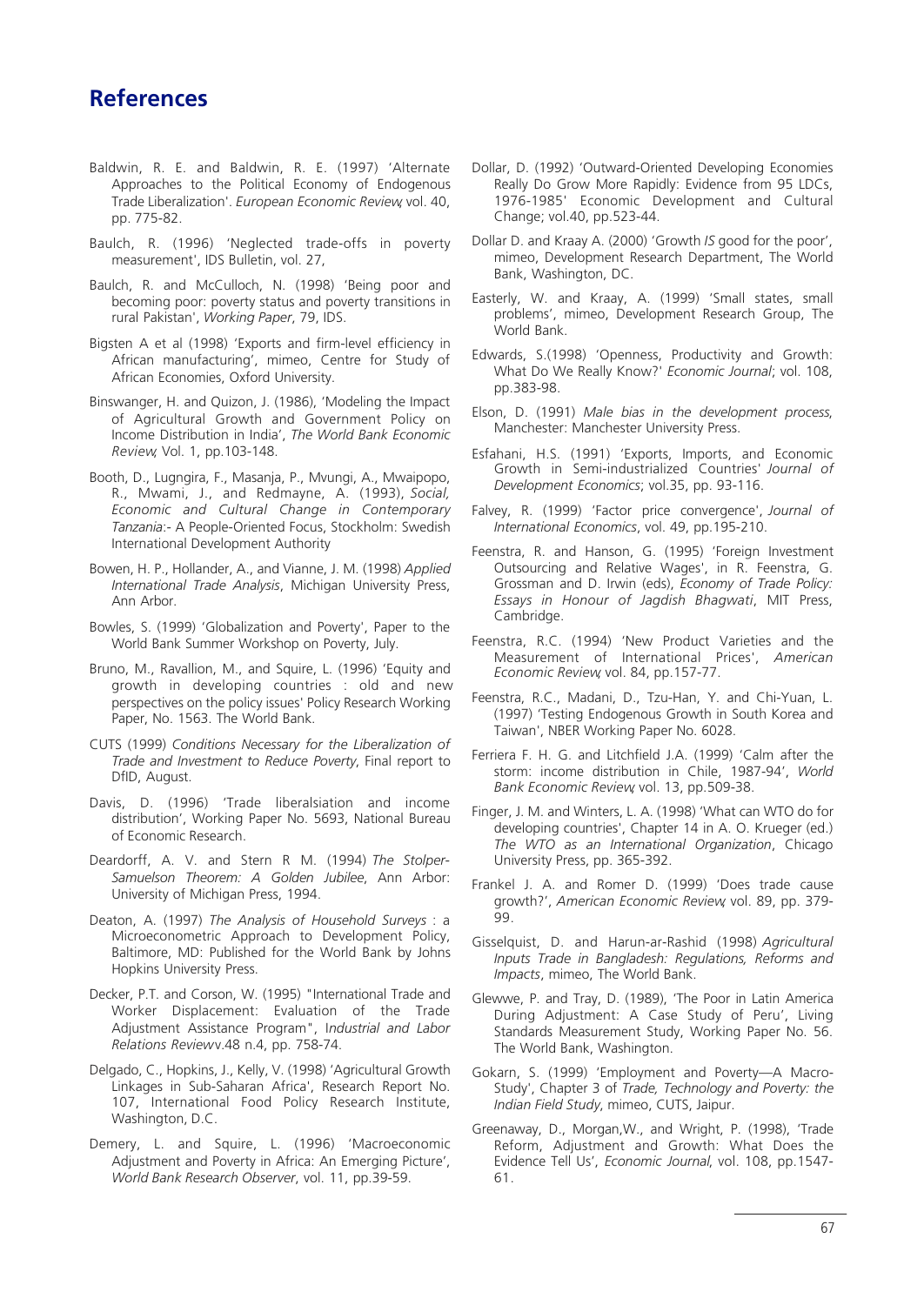- Haddad, L., Hodinott, J., and Alderman, H. (1994) *Intrahousehold Resource Allocation* : an Overview, Policy research working paper, No. 1255, The World Bank, Washington, D.C.
- Haddad, M. and Harrison, A. (1993) 'Are There Positive Spillovers from Direct Foreign Investment? Evidence from Panel Data for Morocco', *Journal of Development Economics*; vol.42, pp.51-74.
- Harris J and Todaro M (1970) 'Migration, unemployment and development: a two sector analysis', *American Economic Review*, vol. 60, pp.126-42.
- Harrison, A. (1996), 'Openness and Growth: A Time-series Cross Country Analysis for Developing Countries',*Journal of Development Economics*, vol.48, pp.419-447.
- Harrison, A. and Hanson, G. H. (1999) 'Trade liberalization and wage inequality in Mexico' Industrial and Labor Relations Review, vol.52. pp.271-288.
- Harrison, A. and Revenga, A. (1998) 'Labor markets, foreign investment, and trade policy reform', J. Nash, and W. Takacs, (eds.) *Trade policy reform: Lessons and implications*, The World Bank, Washington, D.C. pp.247- 276.
- Hood, R. (1998) 'Fiscal implications of trade reform' in J. Nash, and W. Takacs, (eds.) *Trade policy reform: Lessons and implications*, The World Bank, Washington, D.C., pp.147-188.
- Jacobsen, L.S. (1978) 'Earning losses of workers from manufacturing industries' in W. Wald et al. (eds) *The impact of international trade on investment and employment*, U.S. Government Printing Office, Washington, D.C.
- Jacobson, L., Lalonde, R.J., and Sullivan, D.G. (1993a) 'Earning losses of displaced workers' *American Economic Review*, vol. 83, pp. 685-709.
- Jacobson, L., Lalonde, R.J., and Sullivan, D.G. (1993b) 'Longterm earning losses of high-seniority displaced workers' *Economic Perspectives*, vol. 17, pp.2-20.
- Kanbur, R. and Haddad, L. (1994) 'Are better off households more unequal or less unequal?' Oxford Economic Papers, vol. 46 , pp.445-458.
- Killick, T. (1998) 'Adjustment, income distribution and poverty in Africa: a research guide', Paper comissioned by the African Economic Research Consortium. ODI, London.
- Kraay, A. (1997) 'Exports and economic performance: evidence from a panel of Chinese enterprises' Mimeo, Development Research Group, The World bank.
- Krueger, A. O.(1990a) 'Asymmetries in policy between exportables and importables competing goods' in R. W. Jones and A. O. Krueger (eds.) *The political economy of international trade: Essays in honor of Robert E. Baldwin*, Oxford and Cambridge, Mass.: Blackwell, pp. 161-178.
- Krueger A O (1990b) 'Asian trade and growth lessons', *American Economic Review: Papers and Proceedings*, vol 80, pp. 108-112.
- Lee, J.W. (1996) `Government Interventions and Productivity Growth in Korean Manufacturing Industries' *Journal of Economic Growth*, vol. , pp391-414.
- Lewis, W.A. (1954) 'Economic development with unlimited supplies of labour' Manchester School; reprinted in A. Agarwala, and S. Singh (eds.), The economics of underdevelopment, Oxford University Press, Delhi, 1975.
- Lopez, R., J. Nash and J. Stanton (1995), `Adjustment and Poverty in Mexican Agriculture: How Farmers" Wealth Affects Supply Response', Policy Research Working Paper n. 1494, The World Bank, Washington D.C
- Lutz, M. and Singer, H. W. (1994) 'The Link between Increased Trade Openness and the Terms of Trade: An Empirical Investigation', *World Development*, vol. 22, pp. 1697-1709.
- Matusz, S.J. and Tarr, D. (1998) `Adjusting to Trade Policy Reform', Policy Research Working Paper No. 2142, The World Bank, Washington.
- McKay, A., Milner, C., Kedir, A., and Franco, S. (1999) "Trade, Technology and Poverty: the Linkages—A Review of the Literature". A Report to the International Economic Policy Department of DFID, CREDIT, University of Nottingham
- Mellor, J.W. and Gavian, S. (1999) 'The Determinants of Employment Growth In Egypt—The Dominant Role of Agriculture And the Rural Small Scale Sector', mimeo, Abt Associates Inc.
- Milner, C.R. and Wright, P.W. (1998), 'Modelling Labour Market Adjustment to Trade Liberalization in an Industrialising Economy', *Economic Journal*, vol. 108, pp.509-28.
- Morduch, J. (1994) 'Poverty and Vulnerability', *American Economic Review*, vol.84, pp.221-225.
- Moseley, P. (1999) *A painful ascent: obstacles to the green revolution in Africa*, draft typescript, London, Routledge (forthcoming 2000).
- Operations Evaluation Department (1992) *Trade Policy Reforms under Adjustment Programs*, World Bank, Washington, D.C.
- Oxfam-IDS (1999) *Liberalization and Poverty*, Final Report to DfID, August.
- Pritchett, L. and Sethi, G. (1994) 'Tariff Rates, Tariff Revenue, and Tariff Reform: Some New Facts', *World Bank Economic Review*, vol. 8, pp. 1-16.
- Rama, M. and MacIsaac, D. (1999) 'Earnings and welfare after downsizing: central bank employees in Ecuador' *World Bank Economic Review*, vol. 13, pp. 89-116.
- Ravallion, M. (1999) `Protecting the Poor in Crisis' PREM Note No.12. The World Bank, Washington D.C.
- Ravallion, M. and Chen, S. (1996) 'What can new survey data tell us about recent changes in distribution and poverty?, Policy research Working Paper No.1694, The World Bank, Washington, D.C.
- Ravallion, M. and Datt, G. (1996) 'How Important To India's Is The Sectoral Composition of Economic Growth?', World Bank Economic Review, vol.10, pp.1-25.
- Rodriguez, F. and Rodrik, D. (1999) 'Trade policy and economic growth: a skeptic's guide to the cross-national evidence', CEPR Discussion Papers Series, No. 2413.
- Rodrik, D. (1997) *Has Globalization Gone Too Far?*, Institute for International Economics, Washington, D.C.